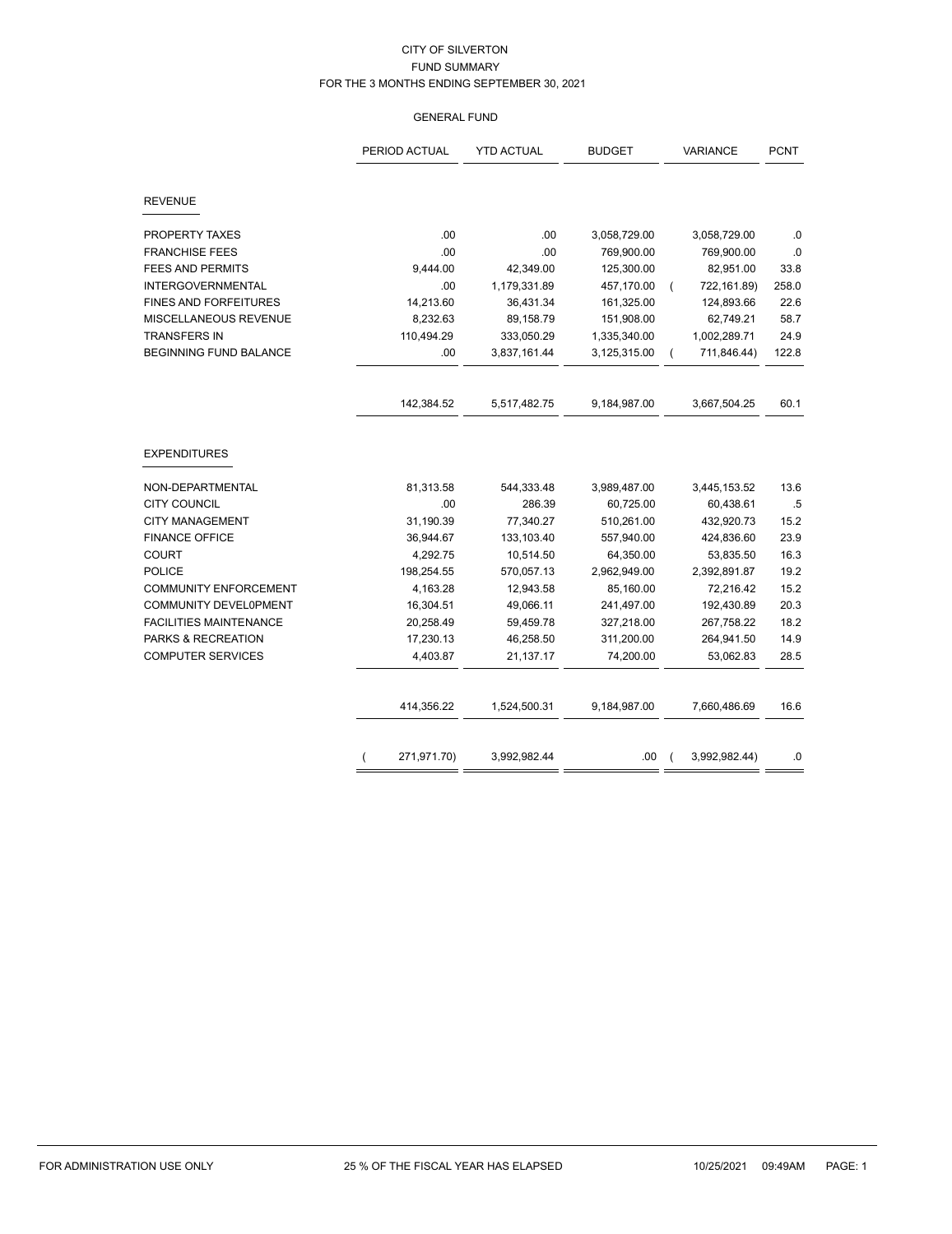## ELECTRICAL INSPECTIONS FUND

|                            | PERIOD ACTUAL |   | <b>YTD ACTUAL</b> | <b>BUDGET</b> | VARIANCE  | <b>PCNT</b> |
|----------------------------|---------------|---|-------------------|---------------|-----------|-------------|
| <b>REVENUE</b>             |               |   |                   |               |           |             |
| <b>FEES AND PERMITS</b>    | 2,569.32      |   | 8,158.32          | 50,300.00     | 42,141.68 | 16.2        |
| MISCELLANEOUS REVENUE      | .00           |   | 1.59              | 50.00         | 48.41     | 3.2         |
| BEGINNING FUND BALANCE     | .00           |   | 33.78             | 3,845.00      | 3,878.78  | .9)         |
|                            | 2,569.32      |   | 8,126.13          | 54,195.00     | 46,068.87 | 15.0        |
| <b>EXPENDITURES</b>        |               |   |                   |               |           |             |
| <b>INSPECTION SERVICES</b> | 2,337.93      |   | 9,271.43          | 54,195.00     | 44,923.57 | 17.1        |
|                            | 2,337.93      |   | 9,271.43          | 54,195.00     | 44,923.57 | 17.1        |
|                            | 231.39        | ( | 1,145.30          | .00.          | 1,145.30  | .0          |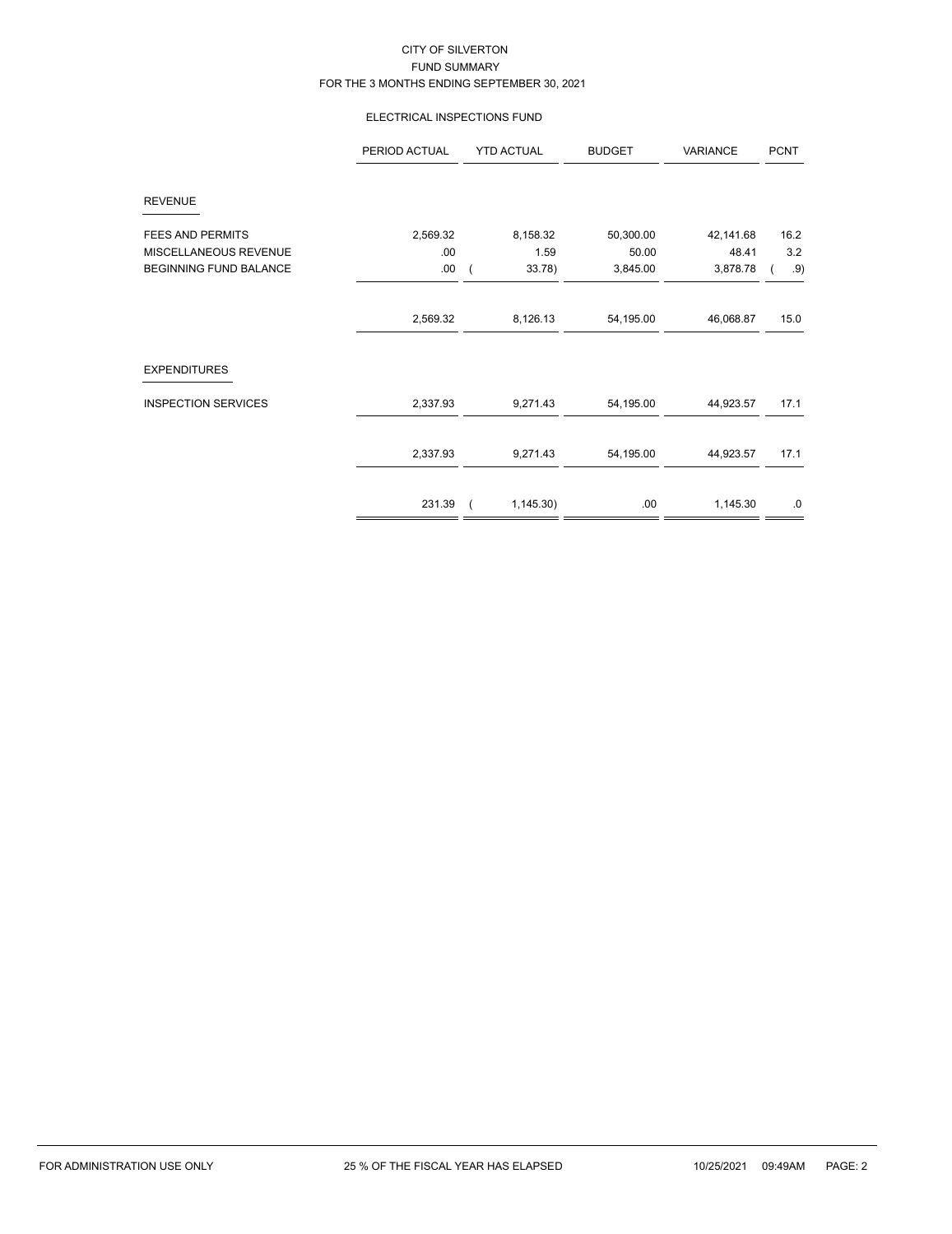### BUILDING OPERATIONS FUND

|                               | PERIOD ACTUAL | <b>YTD ACTUAL</b> | <b>BUDGET</b> | VARIANCE    | <b>PCNT</b> |
|-------------------------------|---------------|-------------------|---------------|-------------|-------------|
| <b>REVENUE</b>                |               |                   |               |             |             |
| <b>FEES AND PERMITS</b>       | 51,865.25     | 130, 183. 78      | 295,000.00    | 164,816.22  | 44.1        |
| MISCELLANEOUS REVENUE         | 255.33        | 939.17            | 3,500.00      | 2,560.83    | 26.8        |
| <b>BEGINNING FUND BALANCE</b> | .00           | 550,595.74        | 526,730.00    | 23,865.74)  | 104.5       |
|                               |               |                   |               |             |             |
|                               | 52,120.58     | 681,718.69        | 825,230.00    | 143,511.31  | 82.6        |
| <b>EXPENDITURES</b>           |               |                   |               |             |             |
| <b>INSPECTION SERVICES</b>    | 29,825.23     | 94,413.38         | 825,230.00    | 730,816.62  | 11.4        |
|                               | 29,825.23     | 94,413.38         | 825,230.00    | 730,816.62  | 11.4        |
|                               |               |                   |               |             |             |
|                               | 22,295.35     | 587,305.31        | .00           | 587,305.31) | .0          |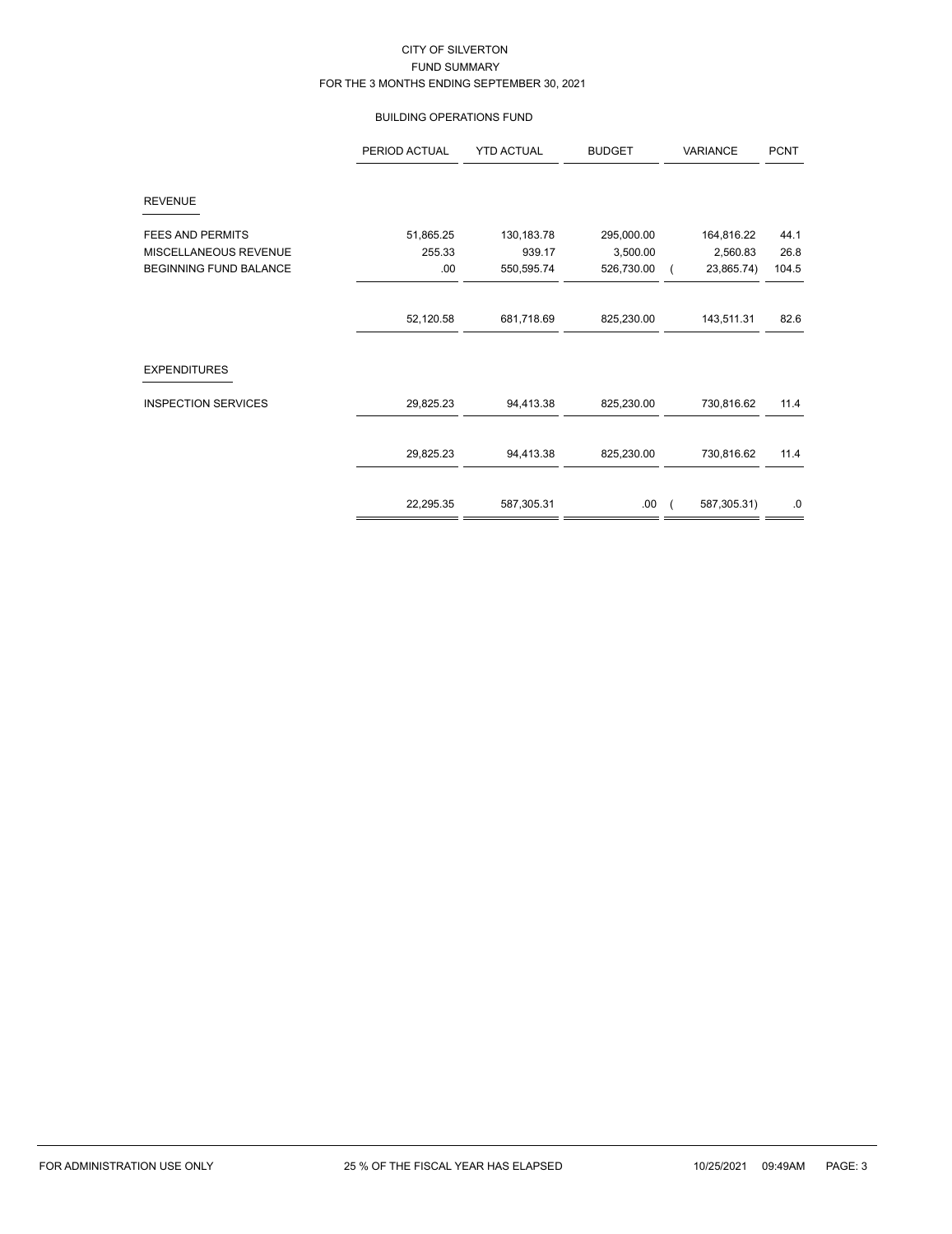## TRANSPORTATION FUND

|                               | PERIOD ACTUAL | <b>YTD ACTUAL</b> | <b>BUDGET</b> | VARIANCE   | <b>PCNT</b> |
|-------------------------------|---------------|-------------------|---------------|------------|-------------|
| <b>REVENUE</b>                |               |                   |               |            |             |
| <b>INTERGOVERNMENTAL</b>      | .00           | .00               | 163,990.00    | 163,990.00 | .0          |
| MISCELLANEOUS REVENUE         | 432.74        | 672.89            | 1,600.00      | 927.11     | 42.1        |
| <b>BEGINNING FUND BALANCE</b> | .00           | 78,078.16         | 75,770.00     | 2,308.16   | 103.1       |
|                               |               |                   |               |            |             |
|                               | 432.74        | 78,751.05         | 241,360.00    | 162,608.95 | 32.6        |
| <b>EXPENDITURES</b>           |               |                   |               |            |             |
| <b>TROLLEY OPERATIONS</b>     | 5,210.21      | 13,814.93         | 241,360.00    | 227,545.07 | 5.7         |
|                               | 5,210.21      | 13,814.93         | 241,360.00    | 227,545.07 | 5.7         |
|                               | 4,777.47)     | 64,936.12         | .00           | 64,936.12) | .0          |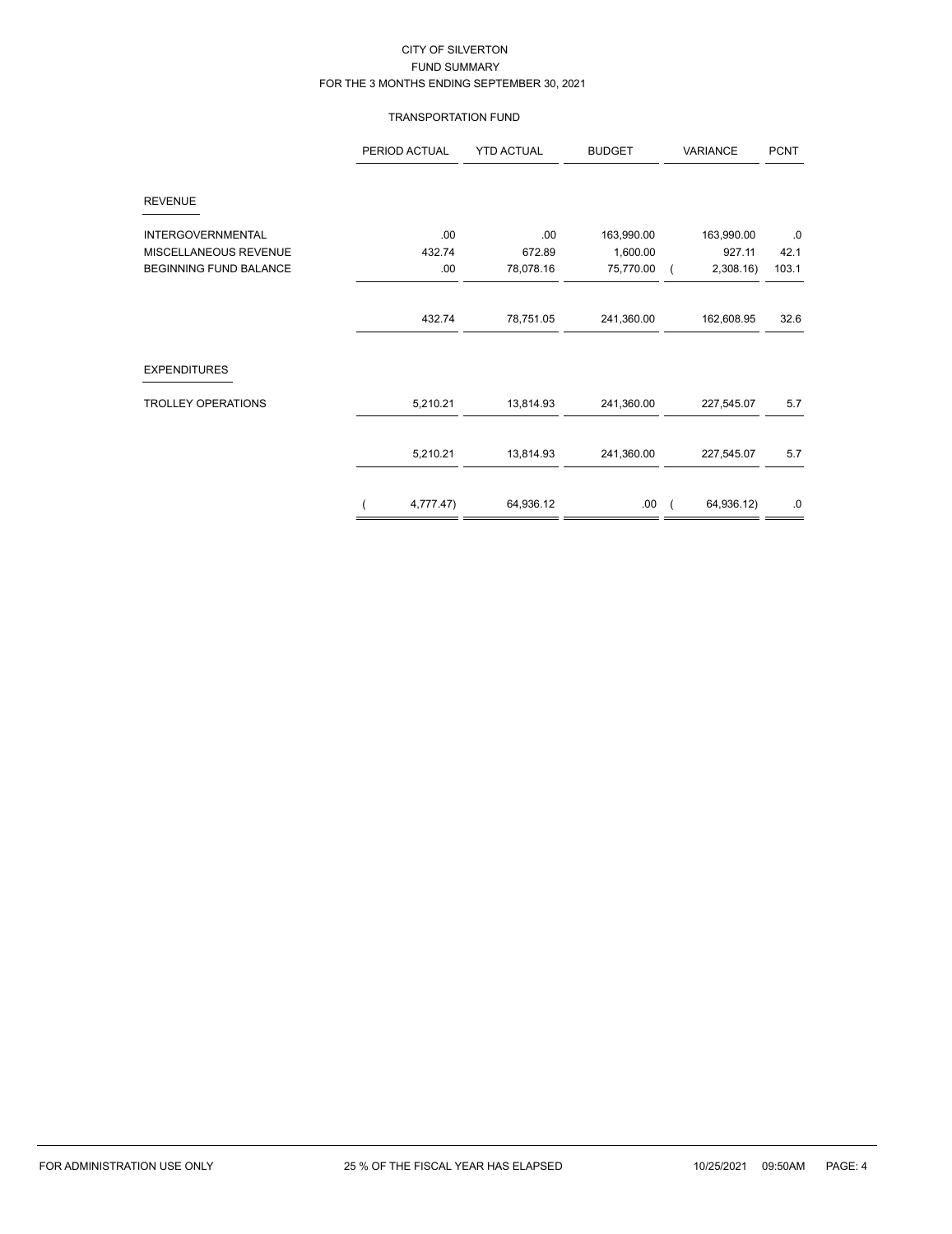# POOL OPERATIONS LEVY

|                        | PERIOD ACTUAL | <b>YTD ACTUAL</b> | <b>BUDGET</b> | VARIANCE    | <b>PCNT</b> |
|------------------------|---------------|-------------------|---------------|-------------|-------------|
| <b>REVENUE</b>         |               |                   |               |             |             |
| PROPERTY TAXES         | .00           | .00               | 258,250.00    | 258,250.00  | .0          |
| MISCELLANEOUS REVENUE  | 357.07        | 1,126.25          | 3,500.00      | 2,373.75    | 32.2        |
| BEGINNING FUND BALANCE | .00           | 800,233.91        | 673,882.00    | 126,351.91) | 118.8       |
|                        |               |                   |               |             |             |
|                        | 357.07        | 801,360.16        | 935,632.00    | 134,271.84  | 85.7        |
| <b>EXPENDITURES</b>    |               |                   |               |             |             |
| POOL OPERATIONS        | 14,267.79     | 22,009.67         | 935,632.00    | 913,622.33  | 2.4         |
|                        | 14,267.79     | 22,009.67         | 935,632.00    | 913,622.33  | 2.4         |
|                        | 13,910.72)    | 779,350.49        | .00.          | 779,350.49) | $.0\,$      |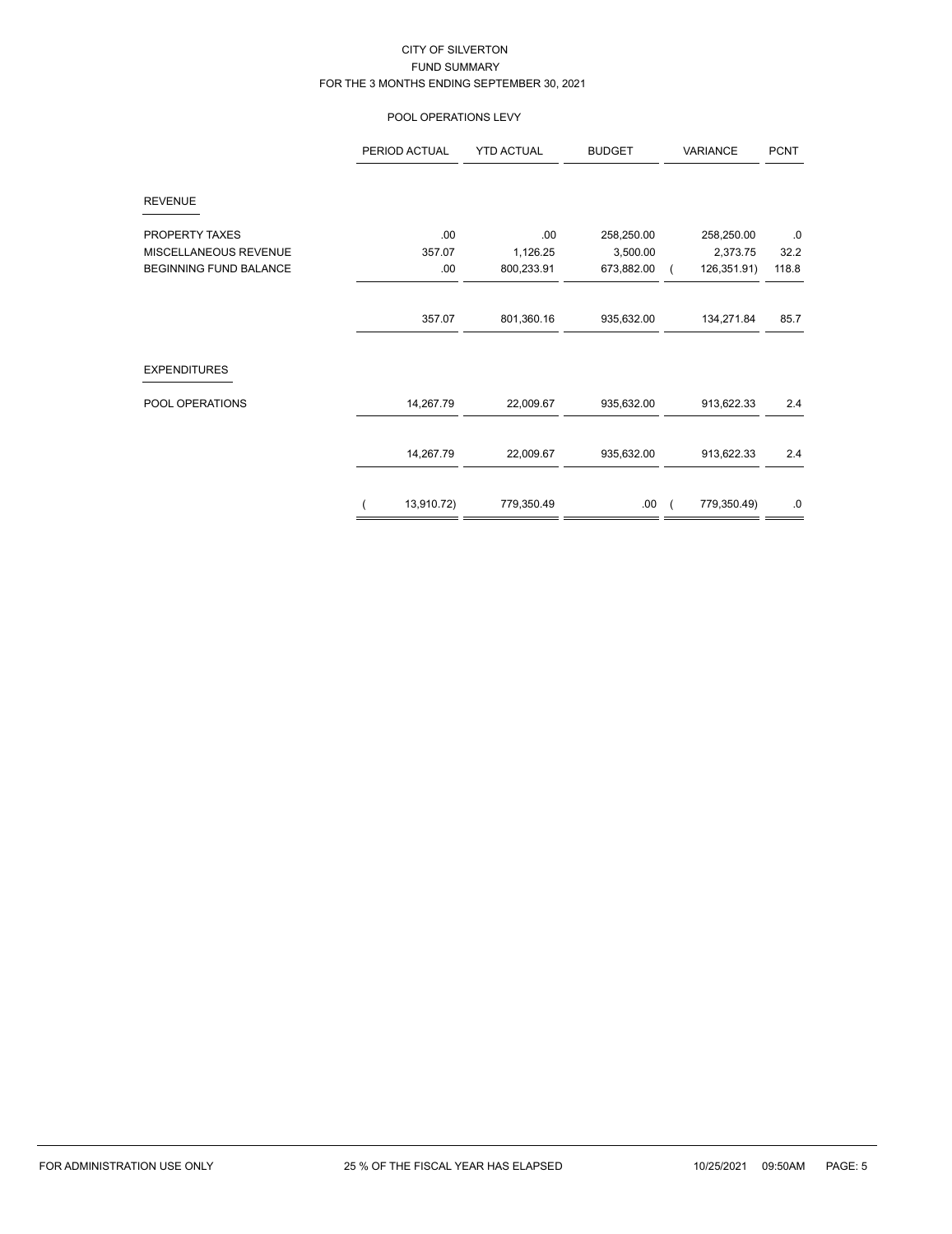# TRANSIENT TAX FUND

|                               | PERIOD ACTUAL | <b>YTD ACTUAL</b> | <b>BUDGET</b> | VARIANCE    | <b>PCNT</b> |
|-------------------------------|---------------|-------------------|---------------|-------------|-------------|
| <b>REVENUE</b>                |               |                   |               |             |             |
| <b>TAXES</b>                  | 39,499.33     | 84,924.26         | 250,000.00    | 165,075.74  | 34.0        |
| MISCELLANEOUS REVENUE         | 85.55         | 263.37            | 950.00        | 686.63      | 27.7        |
| <b>BEGINNING FUND BALANCE</b> | .00           | 147,843.82        | 81,713.00     | 66,130.82)  | 180.9       |
|                               |               |                   |               |             |             |
|                               | 39,584.88     | 233,031.45        | 332,663.00    | 99,631.55   | 70.1        |
| <b>EXPENDITURES</b>           |               |                   |               |             |             |
|                               |               |                   |               |             |             |
| <b>OPERATIONS</b>             | 8,750.00      | 8,750.00          | 332,663.00    | 323,913.00  | 2.6         |
|                               |               |                   |               |             |             |
|                               | 8,750.00      | 8,750.00          | 332,663.00    | 323,913.00  | 2.6         |
|                               |               |                   |               |             |             |
|                               | 30,834.88     | 224,281.45        | .00.          | 224,281.45) | .0          |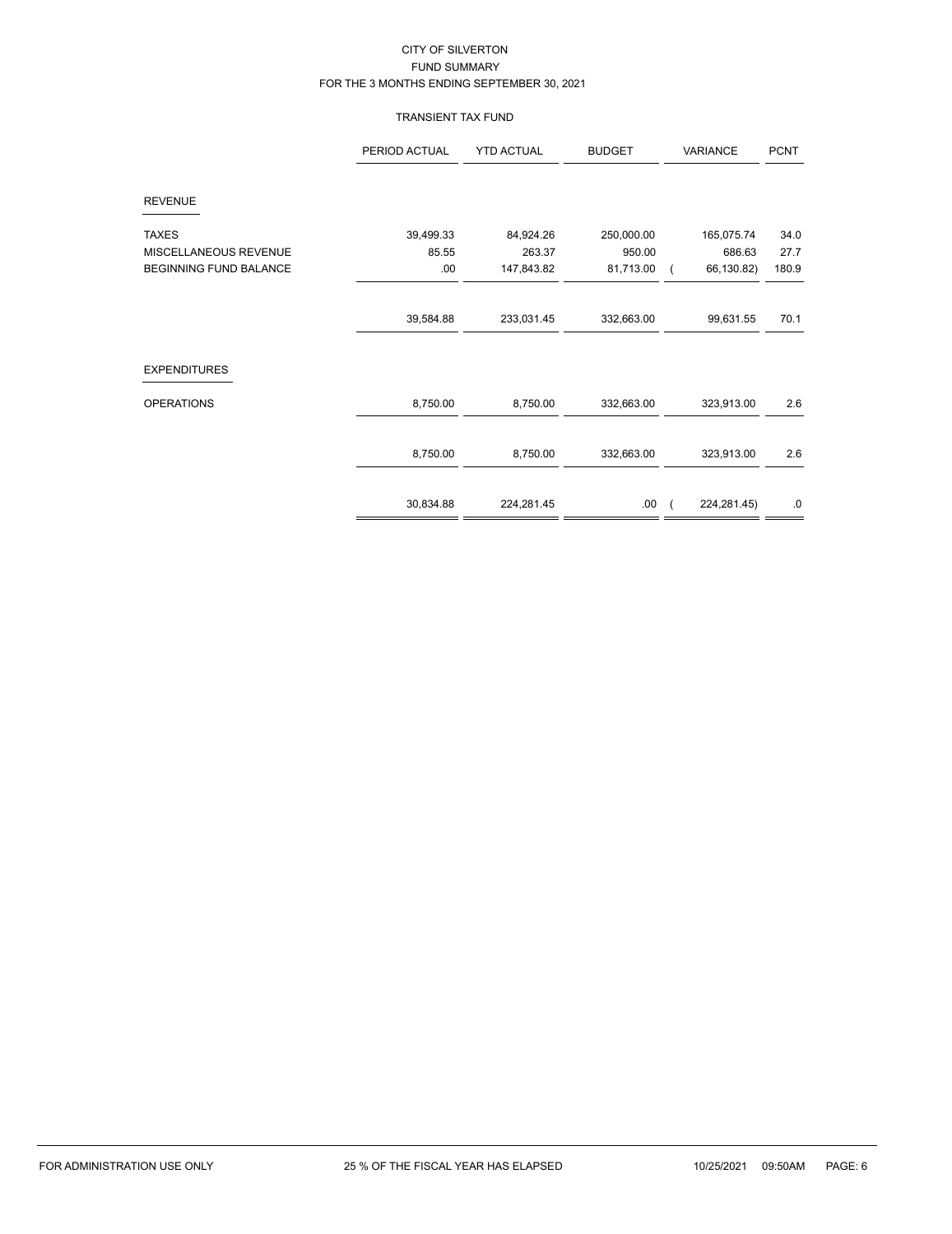# STREET FUND

|                               | PERIOD ACTUAL | <b>YTD ACTUAL</b> | <b>BUDGET</b> | <b>VARIANCE</b> | <b>PCNT</b> |
|-------------------------------|---------------|-------------------|---------------|-----------------|-------------|
| <b>REVENUE</b>                |               |                   |               |                 |             |
| <b>TAXES</b>                  | 8,793.27      | 17,411.63         | 82,000.00     | 64,588.37       | 21.2        |
| <b>FEES AND PERMITS</b>       | 2,375.22      | 9,579.64          | 26,000.00     | 16,420.36       | 36.8        |
| <b>INTERGOVERNMENTAL</b>      | 76,968.09     | 135,097.65        | 645,000.00    | 509,902.35      | 21.0        |
| MISCELLANEOUS REVENUE         | 527.87        | 1,875.21          | 4,500.00      | 2,624.79        | 41.7        |
| <b>BEGINNING FUND BALANCE</b> | .00           | 1,143,993.68      | 689,033.00    | 454,960.68)     | 166.0       |
|                               | 88,664.45     | 1,307,957.81      | 1,446,533.00  | 138,575.19      | 90.4        |
| <b>EXPENDITURES</b>           |               |                   |               |                 |             |
| <b>ADMINISTRATION</b>         | 16,565.84     | 175,746.85        | 899,117.00    | 723,370.15      | 19.6        |
| <b>MAINTENANCE</b>            | 17,498.47     | 80,759.08         | 547,416.00    | 466,656.92      | 14.8        |
|                               | 34,064.31     | 256,505.93        | 1,446,533.00  | 1,190,027.07    | 17.7        |
|                               | 54,600.14     | 1,051,451.88      | .00           | 1,051,451.88)   | .0          |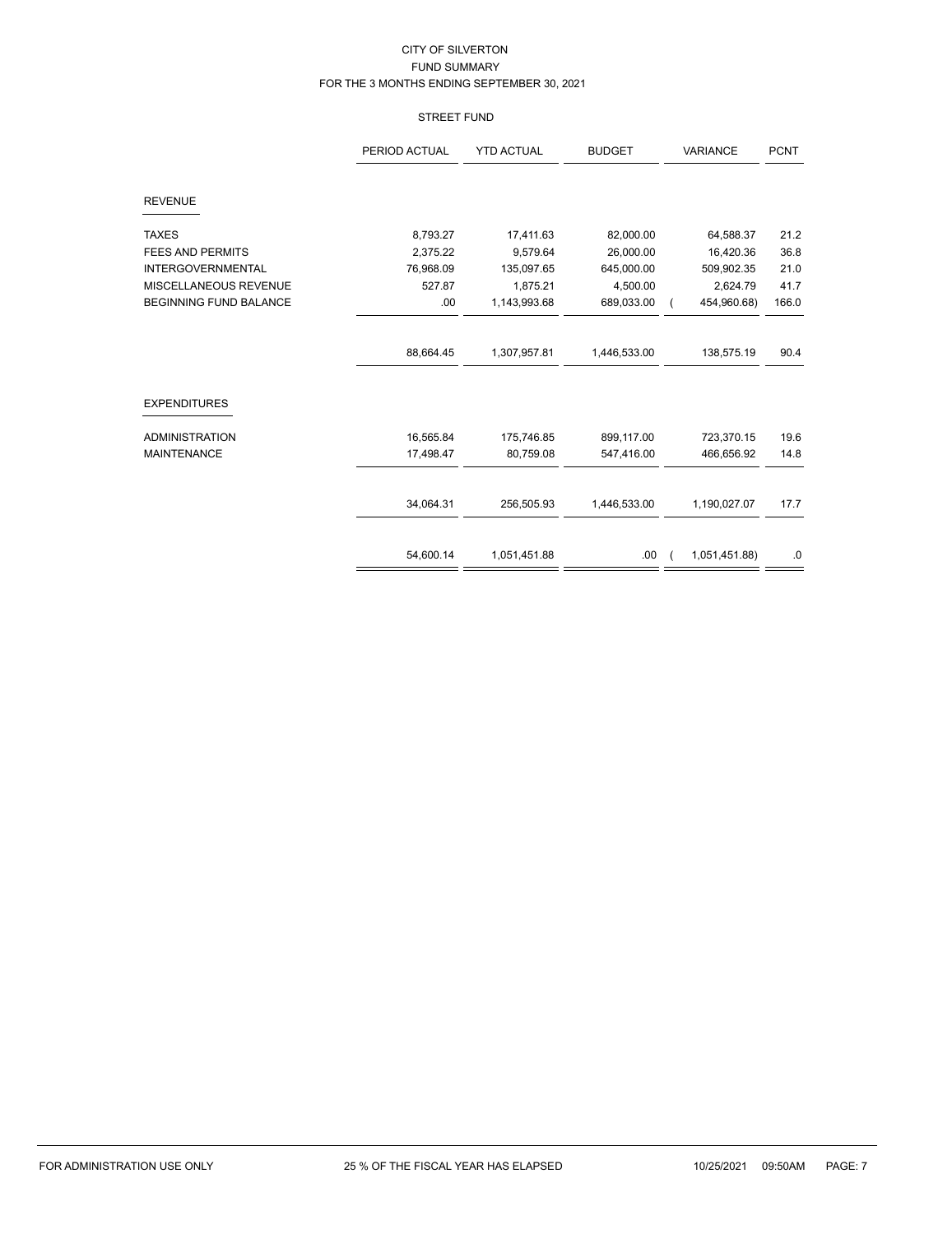## STREET IMPROVEMENT SDC FUND

|                               | PERIOD ACTUAL | <b>YTD ACTUAL</b> | <b>BUDGET</b> | VARIANCE      | <b>PCNT</b> |
|-------------------------------|---------------|-------------------|---------------|---------------|-------------|
| <b>REVENUE</b>                |               |                   |               |               |             |
| <b>FEES AND PERMITS</b>       | 6,254.00      | 34,397.00         | 150,000.00    | 115,603.00    | 22.9        |
| MISCELLANEOUS REVENUE         | 906.82        | 2,825.68          | 1,225.00      | 1,600.68)     | 230.7       |
| <b>BEGINNING FUND BALANCE</b> | .00           | 1,980,820.92      | 1,980,615.00  | 205.92)       | 100.0       |
|                               |               |                   |               |               |             |
|                               | 7,160.82      | 2,018,043.60      | 2,131,840.00  | 113,796.40    | 94.7        |
| <b>EXPENDITURES</b>           |               |                   |               |               |             |
| <b>STREET IMPROVEMENTS</b>    | .00           | .00               | 2,131,840.00  | 2,131,840.00  | .0          |
|                               | .00           | .00               | 2,131,840.00  | 2,131,840.00  | .0          |
|                               | 7,160.82      | 2,018,043.60      | .00           | 2,018,043.60) | .0          |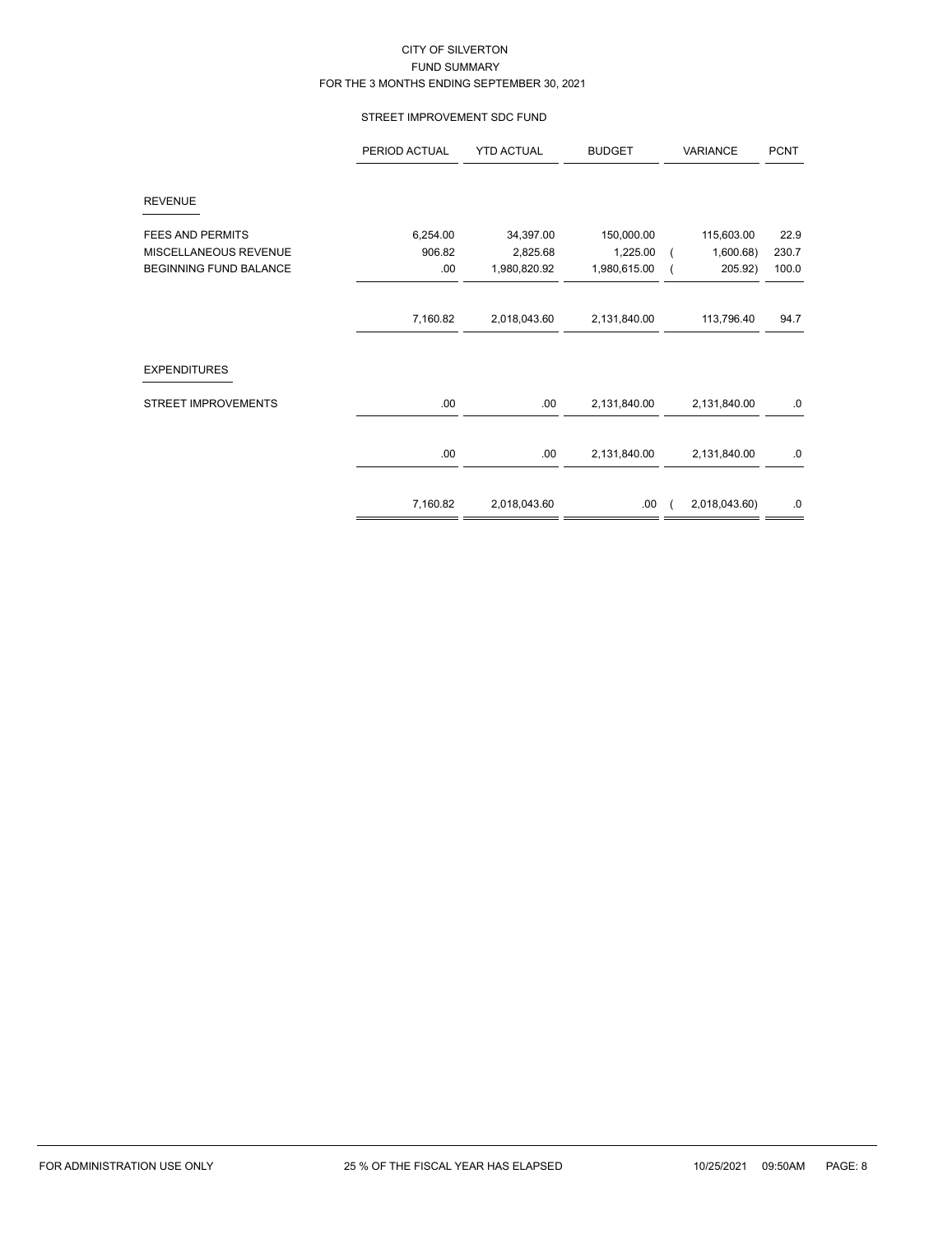### STREET REIMBURSEMENT SDC

|                               | PERIOD ACTUAL | <b>YTD ACTUAL</b> | <b>BUDGET</b> | VARIANCE    | <b>PCNT</b> |
|-------------------------------|---------------|-------------------|---------------|-------------|-------------|
| <b>REVENUE</b>                |               |                   |               |             |             |
| <b>FEES AND PERMITS</b>       | 1,266.00      | 6,963.00          | 23,320.00     | 16,357.00   | 29.9        |
| MISCELLANEOUS REVENUE         | 244.13        | 756.12            | 2,500.00      | 1,743.88    | 30.2        |
| <b>BEGINNING FUND BALANCE</b> | .00           | 522,961.62        | 504,020.00    | 18,941.62)  | 103.8       |
|                               |               |                   |               |             |             |
|                               | 1,510.13      | 530,680.74        | 529,840.00    | 840.74)     | 100.2       |
| <b>EXPENDITURES</b>           |               |                   |               |             |             |
| <b>STREET IMPROVEMENTS</b>    | .00.          | .00               | 529,840.00    | 529,840.00  | .0          |
|                               | .00           | .00               | 529,840.00    | 529,840.00  | 0.          |
|                               |               |                   |               |             |             |
|                               | 1,510.13      | 530,680.74        | .00.          | 530,680.74) | .0          |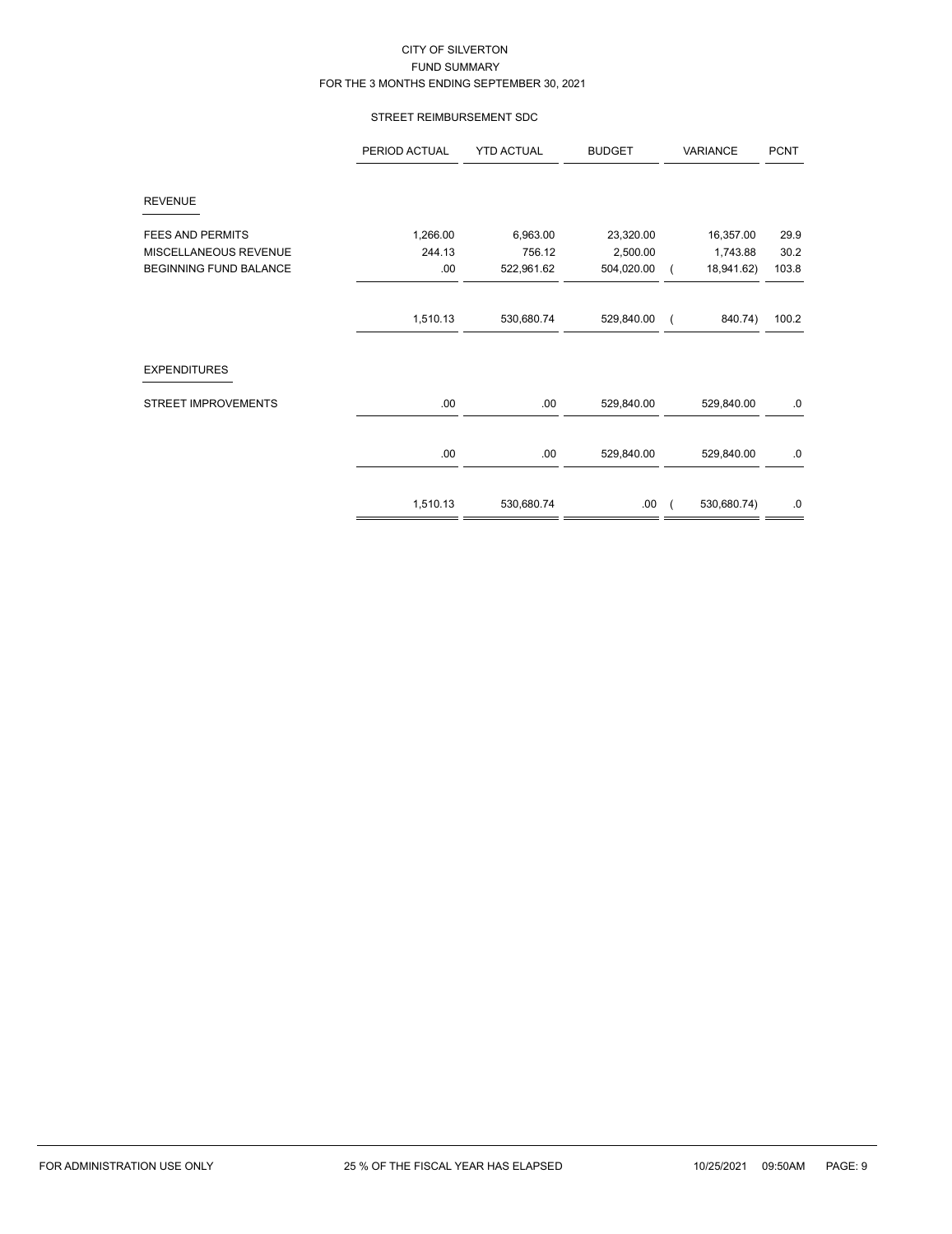## STORM WATER IMPROVE SDC FUND

|                               | PERIOD ACTUAL | <b>YTD ACTUAL</b> | <b>BUDGET</b> | VARIANCE    | <b>PCNT</b> |
|-------------------------------|---------------|-------------------|---------------|-------------|-------------|
| <b>REVENUE</b>                |               |                   |               |             |             |
| <b>FEES AND PERMITS</b>       | 840.00        | 4,620.00          | 28,000.00     | 23,380.00   | 16.5        |
| MISCELLANEOUS REVENUE         | 134.01        | 435.40            | 4,000.00      | 3,564.60    | 10.9        |
| <b>BEGINNING FUND BALANCE</b> | .00           | 299,531.28        | 224,622.00    | 74,909.28)  | 133.4       |
|                               |               |                   |               |             | 118.7       |
|                               | 974.01        | 304,586.68        | 256,622.00    | 47,964.68)  |             |
| <b>EXPENDITURES</b>           |               |                   |               |             |             |
| STORM WATER IMPROVEMENTS      | 18,637.80     | 26,715.70         | 256,622.00    | 229,906.30  | 10.4        |
|                               | 18,637.80     | 26,715.70         | 256,622.00    | 229,906.30  | 10.4        |
|                               | 17,663.79)    | 277,870.98        | .00           | 277,870.98) | $.0\,$      |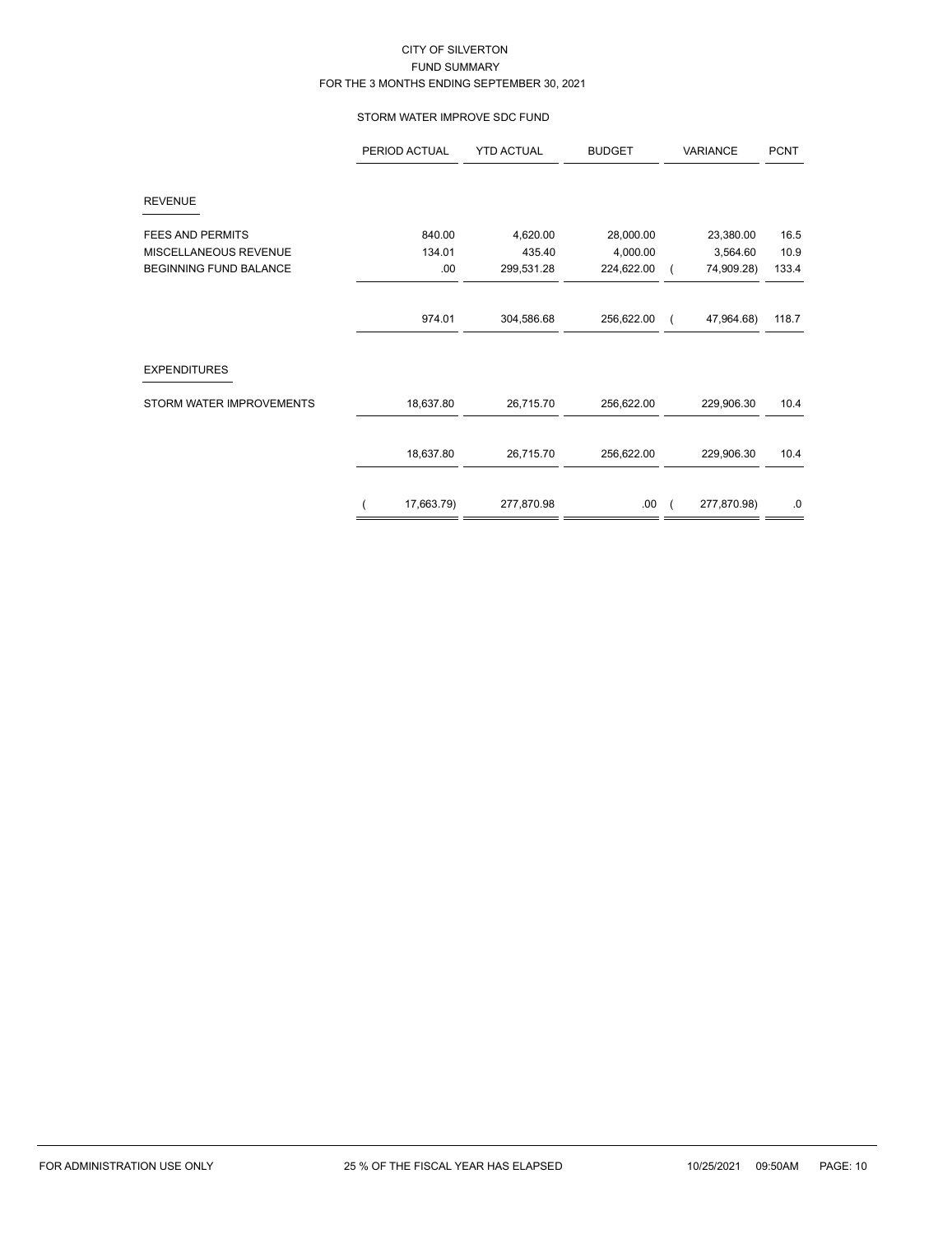## STORM WATER REIMB SDC FUND

|                               | PERIOD ACTUAL | <b>YTD ACTUAL</b> | <b>BUDGET</b> | VARIANCE                  | <b>PCNT</b> |
|-------------------------------|---------------|-------------------|---------------|---------------------------|-------------|
| <b>REVENUE</b>                |               |                   |               |                           |             |
| <b>FEES AND PERMITS</b>       | 914.00        | 5,027.00          | 18,280.00     | 13,253.00                 | 27.5        |
| MISCELLANEOUS REVENUE         | 70.95         | 219.62            | 500.00        | 280.38                    | 43.9        |
| <b>BEGINNING FUND BALANCE</b> | .00           | 153,116.55        | 153,288.00    | 171.45                    | 99.9        |
|                               | 984.95        | 158,363.17        | 172,068.00    | 13,704.83                 | 92.0        |
| <b>EXPENDITURES</b>           |               |                   |               |                           |             |
| STORM WATER IMPROVEMENTS      | .00.          | .00               | 172,068.00    | 172,068.00                | .0          |
|                               | .00.          | .00               | 172,068.00    | 172,068.00                | .0          |
|                               | 984.95        | 158,363.17        | .00.          | 158,363.17)<br>$\sqrt{2}$ | .0          |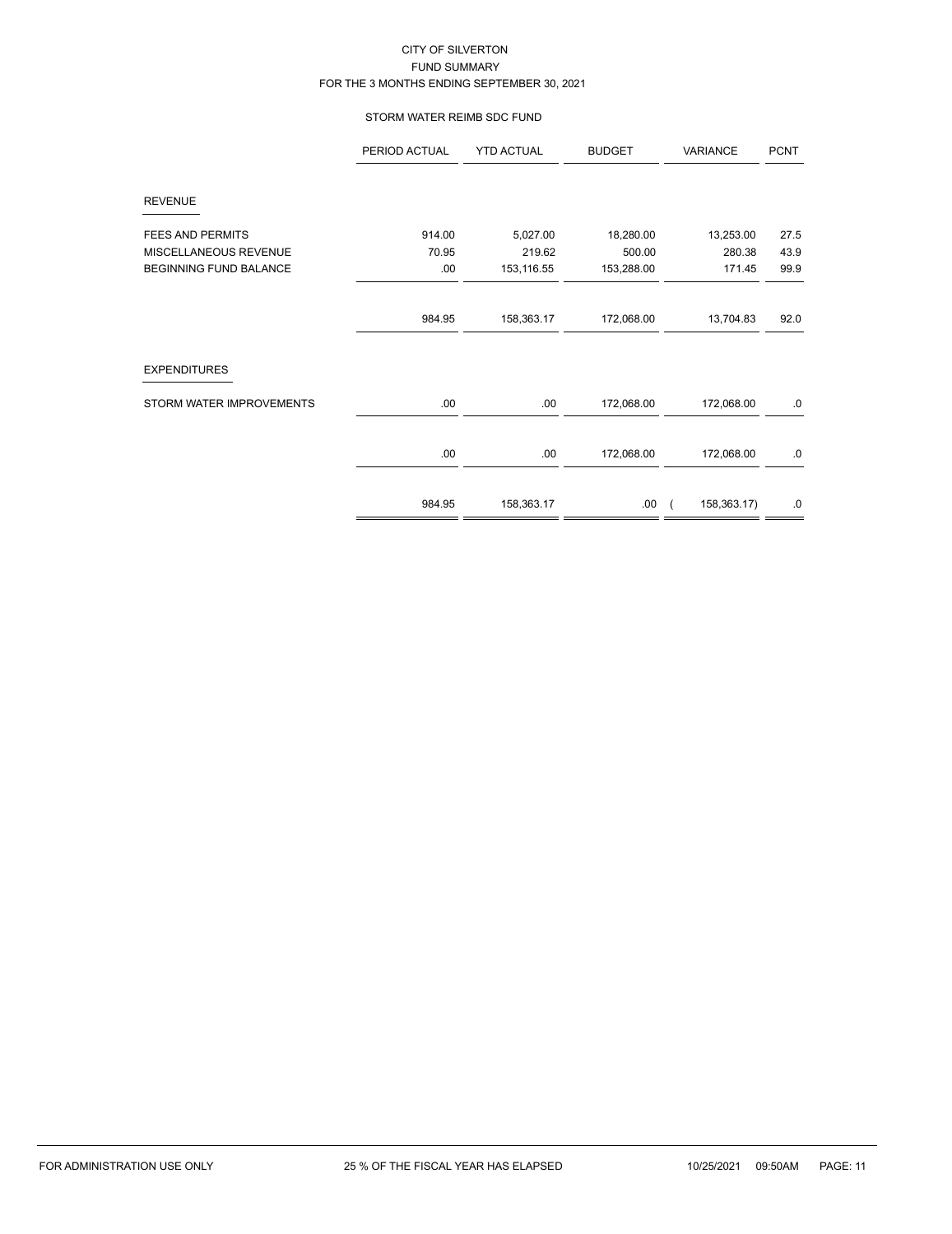## STREET LIGHT IMPROVEMENT FUND

|                               | PERIOD ACTUAL | <b>YTD ACTUAL</b> | <b>BUDGET</b> | VARIANCE                  | <b>PCNT</b> |
|-------------------------------|---------------|-------------------|---------------|---------------------------|-------------|
| <b>REVENUE</b>                |               |                   |               |                           |             |
| MISCELLANEOUS REVENUE         | 95.49         | 300.23            | 1,200.00      | 899.77                    | 25.0        |
| <b>BEGINNING FUND BALANCE</b> | .00           | 212,309.40        | 212,257.00    | 52.40)                    | 100.0       |
|                               |               |                   |               |                           |             |
|                               | 95.49         | 212,609.63        | 213,457.00    | 847.37                    | 99.6        |
|                               |               |                   |               |                           |             |
| <b>EXPENDITURES</b>           |               |                   |               |                           |             |
| <b>STREET IMPROVEMENTS</b>    | .00           | .00.              | 213,457.00    | 213,457.00                | .0          |
|                               | .00           | .00               | 213,457.00    | 213,457.00                | .0          |
|                               | 95.49         | 212,609.63        | .00           | 212,609.63)<br>$\sqrt{2}$ | .0          |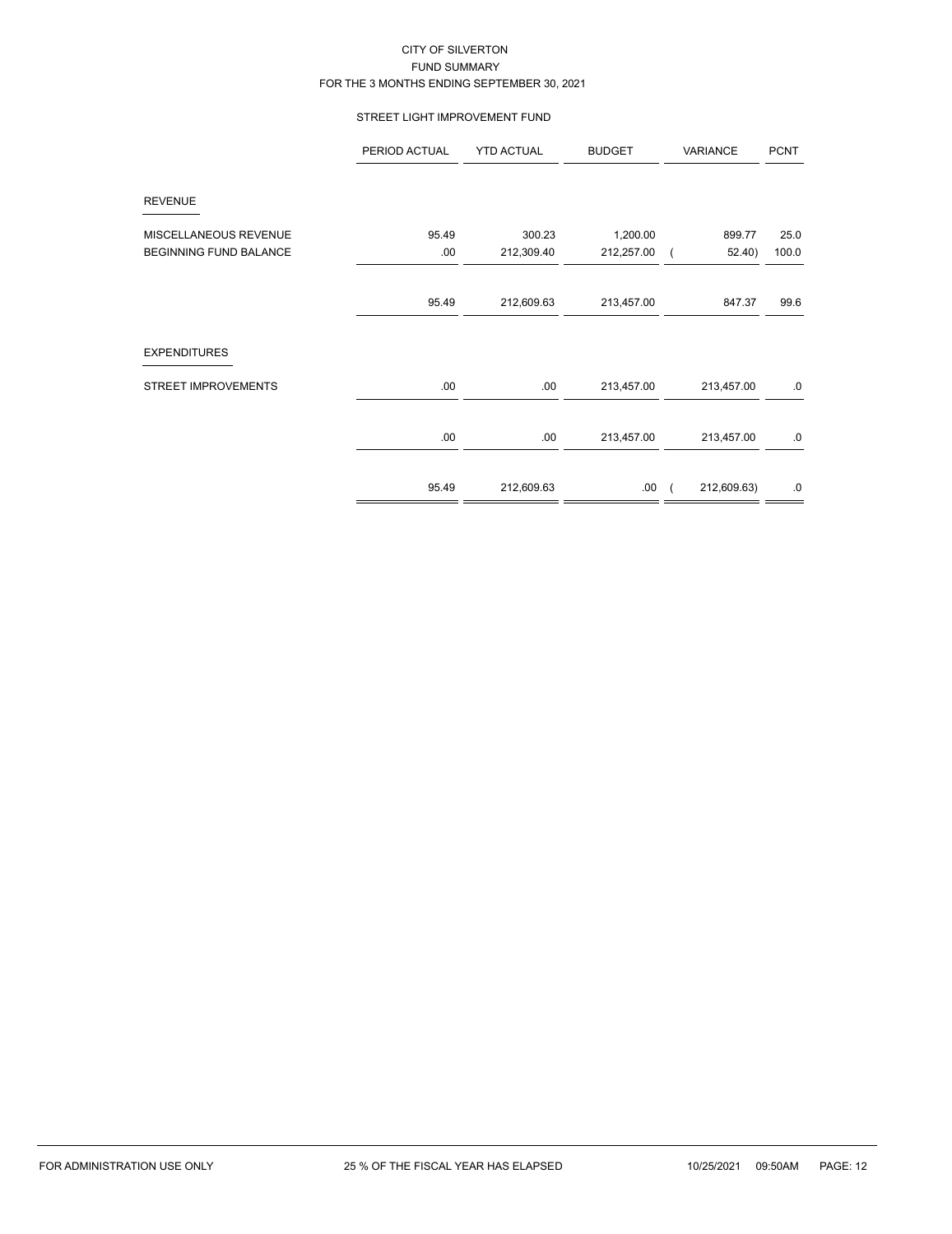### STREET MAINTENANCE FEE FUND

|                               | PERIOD ACTUAL | <b>YTD ACTUAL</b> | <b>BUDGET</b> | VARIANCE     | <b>PCNT</b> |
|-------------------------------|---------------|-------------------|---------------|--------------|-------------|
| <b>REVENUE</b>                |               |                   |               |              |             |
| <b>FEES AND PERMITS</b>       | 44,505.82     | 133,551.92        | 520,000.00    | 386,448.08   | 25.7        |
| MISCELLANEOUS REVENUE         | 342.09        | 864.10            | 1,950.00      | 1,085.90     | 44.3        |
| <b>BEGINNING FUND BALANCE</b> | .00           | 714,258.39        | 807,393.00    | 93,134.61    | 88.5        |
|                               | 44,847.91     | 848,674.41        | 1,329,343.00  | 480,668.59   | 63.8        |
| <b>EXPENDITURES</b>           |               |                   |               |              |             |
| <b>STREET IMPROVEMENTS</b>    | .00           | .00.              | 1,329,343.00  | 1,329,343.00 | 0.          |
|                               | .00           | .00               | 1,329,343.00  | 1,329,343.00 | 0.          |
|                               | 44,847.91     | 848,674.41        |               | 848,674.41)  |             |
|                               |               |                   | .00           |              | .0          |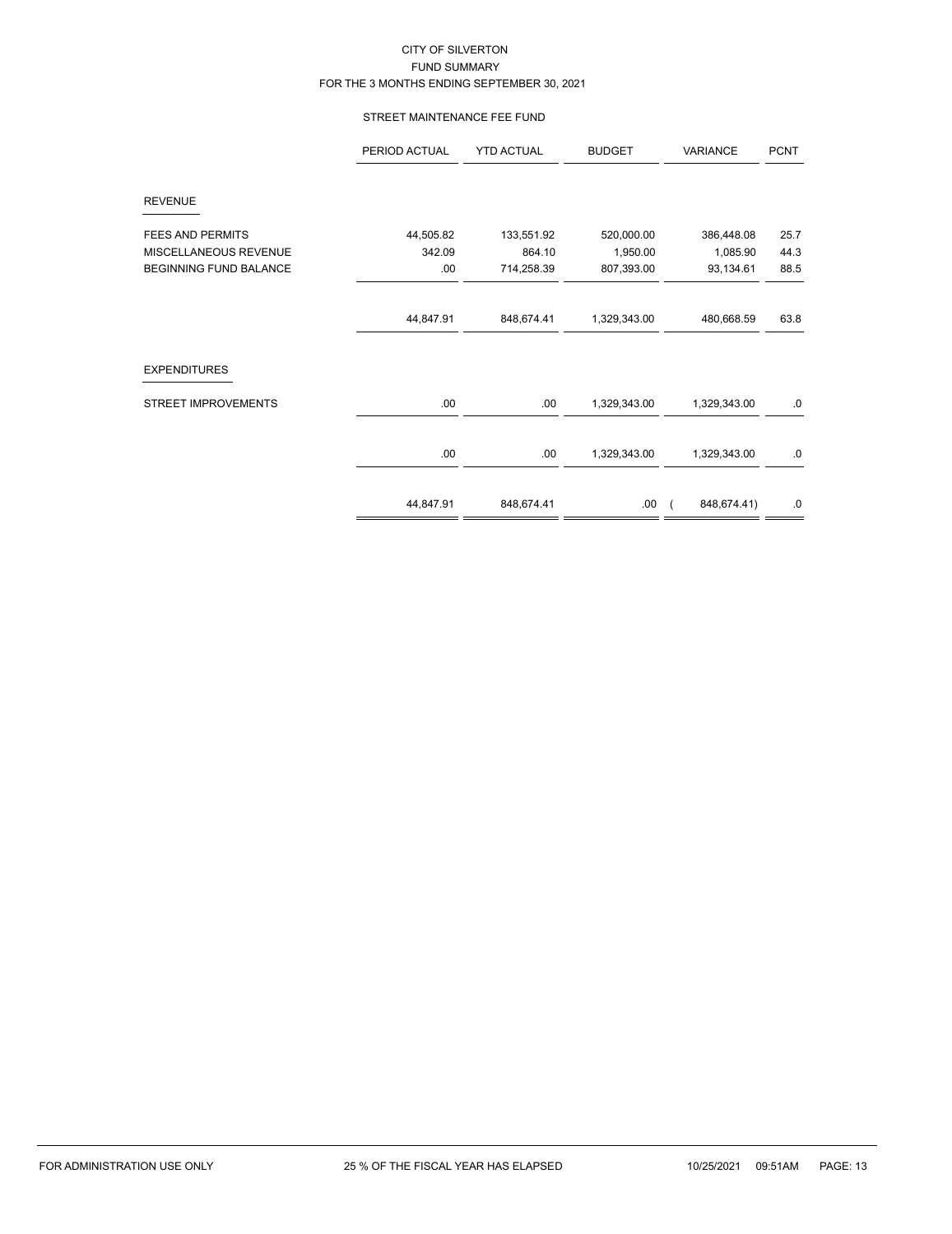# STORM WATER FEE FUND

|                               | PERIOD ACTUAL | <b>YTD ACTUAL</b> | <b>BUDGET</b> | <b>VARIANCE</b> | <b>PCNT</b> |
|-------------------------------|---------------|-------------------|---------------|-----------------|-------------|
| <b>REVENUE</b>                |               |                   |               |                 |             |
| <b>FEES AND PERMITS</b>       | 41,692.91     | 124,920.59        | 490,000.00    | 365,079.41      | 25.5        |
| MISCELLANEOUS REVENUE         | 396.35        | 1,107.63          | 3,600.00      | 2,492.37        | 30.8        |
| <b>TRANSFERS IN</b>           | .00           | .00               | 207,516.00    | 207,516.00      | .0          |
| <b>BEGINNING FUND BALANCE</b> | .00.          | 860,142.59        | 858,104.00    | 2,038.59)       | 100.2       |
|                               | 42,089.26     | 986,170.81        | 1,559,220.00  | 573,049.19      | 63.3        |
| <b>EXPENDITURES</b>           |               |                   |               |                 |             |
| STORMWATER IMPROVEMENTS       | 1,044.63      | 20,916.63         | 1,559,220.00  | 1,538,303.37    | 1.3         |
|                               | 1,044.63      | 20,916.63         | 1,559,220.00  | 1,538,303.37    | 1.3         |
|                               | 41,044.63     | 965,254.18        | .00.          | 965,254.18)     | .0          |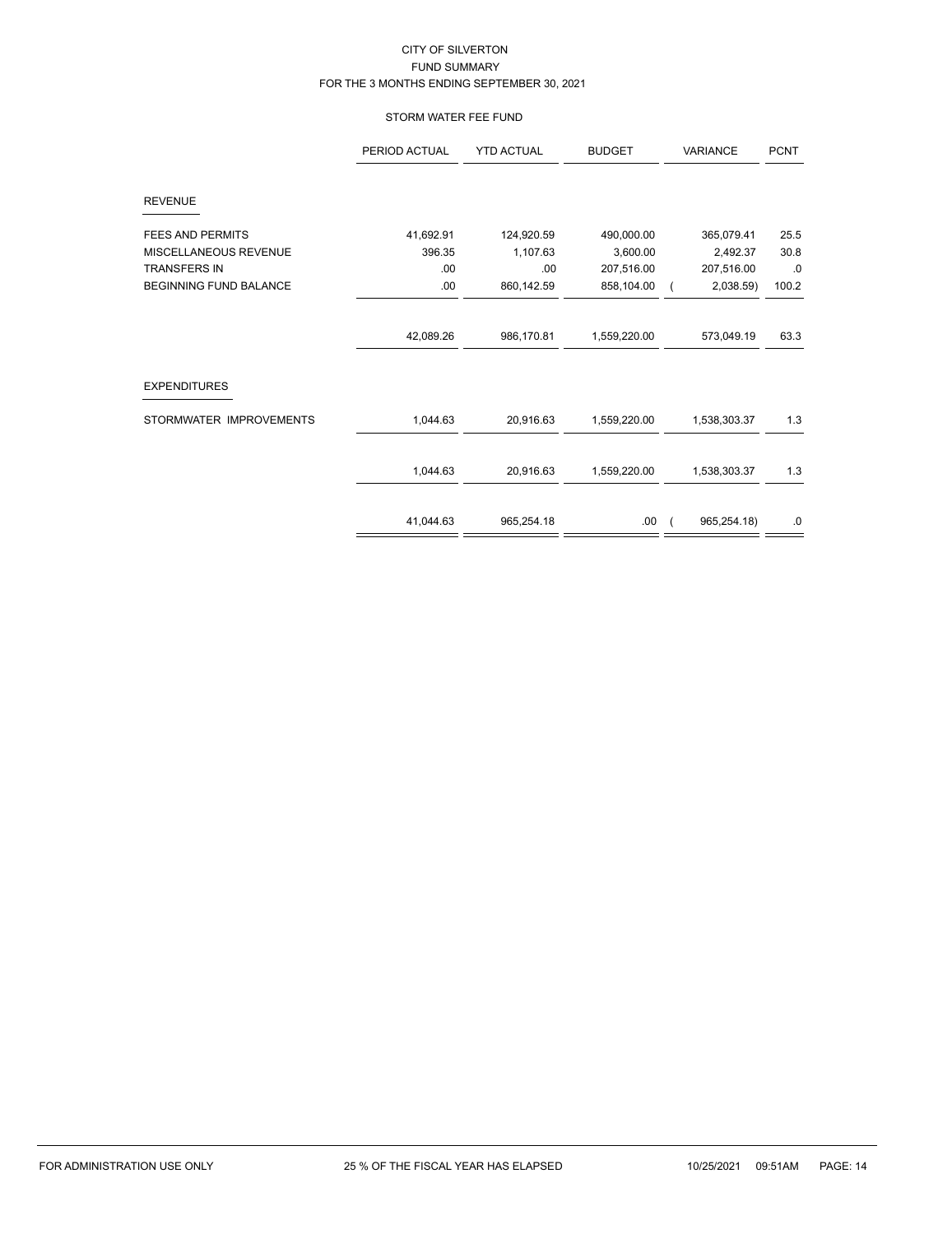# SEWER FUND

|                               | PERIOD ACTUAL | <b>YTD ACTUAL</b> | <b>BUDGET</b> | <b>VARIANCE</b> | <b>PCNT</b> |
|-------------------------------|---------------|-------------------|---------------|-----------------|-------------|
| <b>REVENUE</b>                |               |                   |               |                 |             |
| <b>FEES AND PERMITS</b>       | 425,072.46    | 1,205,527.74      | 3,403,320.00  | 2,197,792.26    | 35.4        |
| MISCELLANEOUS REVENUE         | 1,230.23      | 3,590.02          | 22,000.00     | 18,409.98       | 16.3        |
| <b>BEGINNING FUND BALANCE</b> | .00           | 2,634,017.94      | 2,058,260.00  | 575,757.94)     | 128.0       |
|                               | 426,302.69    | 3,843,135.70      | 5,483,580.00  | 1,640,444.30    | 70.1        |
| <b>EXPENDITURES</b>           |               |                   |               |                 |             |
| <b>ADMINISTRATION</b>         | 76,238.62     | 245,083.78        | 2,846,039.00  | 2,600,955.22    | 8.6         |
| <b>OPERATIONS</b>             | 89,841.96     | 227,580.41        | 1,362,097.00  | 1,134,516.59    | 16.7        |
| <b>MAINTENANCE</b>            | 22,956.02     | 68,626.60         | 447,714.00    | 379,087.40      | 15.3        |
| <b>DEBT SERVICES</b>          | .00           | .00               | 827,730.00    | 827,730.00      | .0          |
|                               | 189,036.60    | 541,290.79        | 5,483,580.00  | 4,942,289.21    | 9.9         |
|                               | 237,266.09    | 3,301,844.91      | .00.          | 3,301,844.91)   | .0          |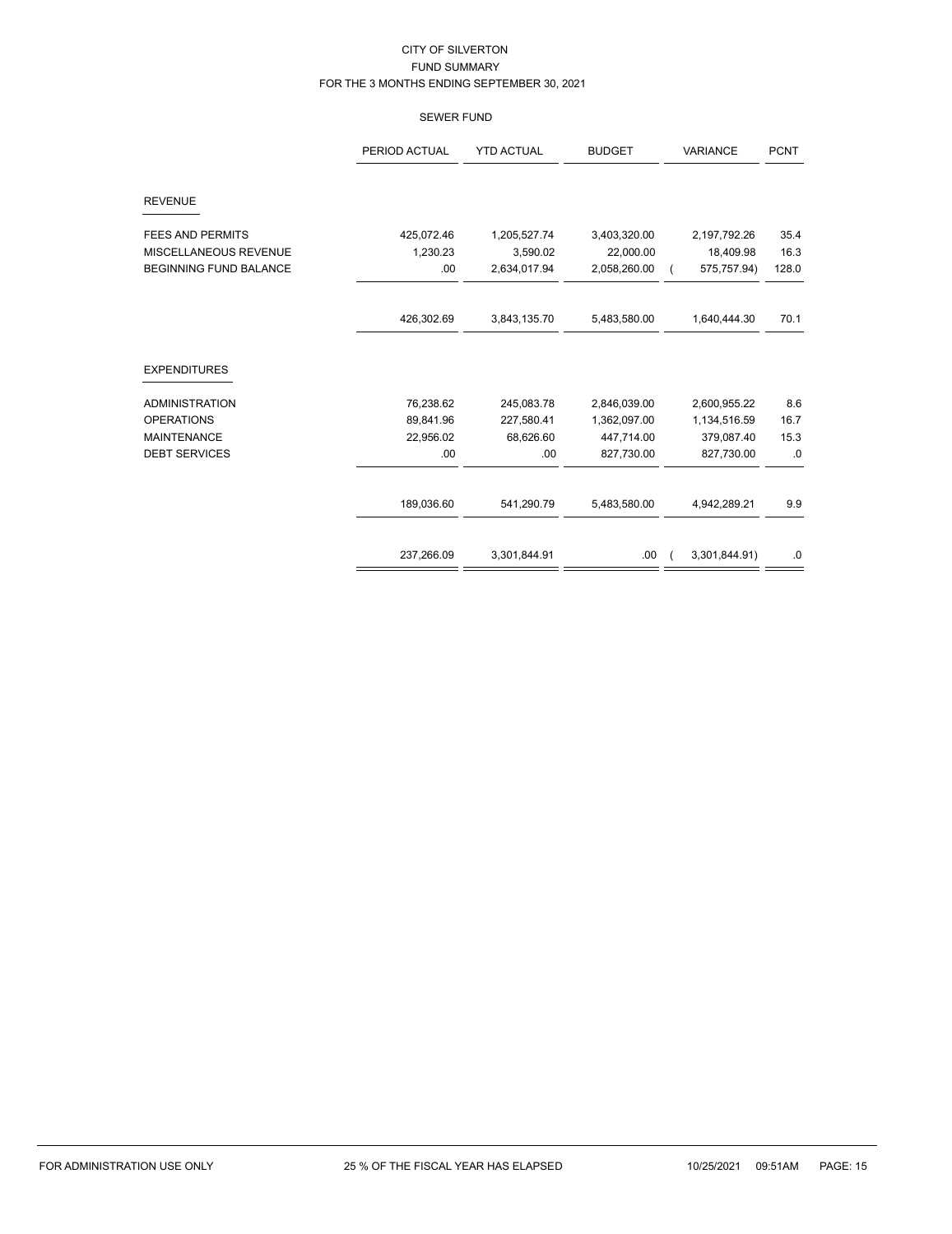### SEWER IMPROVEMENT SDC FUND

|                               | PERIOD ACTUAL | <b>YTD ACTUAL</b> | <b>BUDGET</b> | VARIANCE      | <b>PCNT</b> |
|-------------------------------|---------------|-------------------|---------------|---------------|-------------|
| <b>REVENUE</b>                |               |                   |               |               |             |
| <b>FEES AND PERMITS</b>       | 6,272.00      | 47,041.00         | 170,000.00    | 122,959.00    | 27.7        |
| MISCELLANEOUS REVENUE         | 647.16        | 1,997.34          | 7,000.00      | 5,002.66      | 28.5        |
| <b>BEGINNING FUND BALANCE</b> | .00           | 1,382,514.29      | 1,427,294.00  | 44,779.71     | 96.9        |
|                               | 6,919.16      | 1,431,552.63      | 1,604,294.00  | 172,741.37    | 89.2        |
| <b>EXPENDITURES</b>           |               |                   |               |               |             |
| <b>SEWER IMPROVEMENTS</b>     | .00.          | .00               | 1,604,294.00  | 1,604,294.00  | .0          |
|                               | .00.          | .00               | 1,604,294.00  | 1,604,294.00  | $.0\,$      |
|                               | 6,919.16      | 1,431,552.63      | .00.          | 1,431,552.63) | $.0\,$      |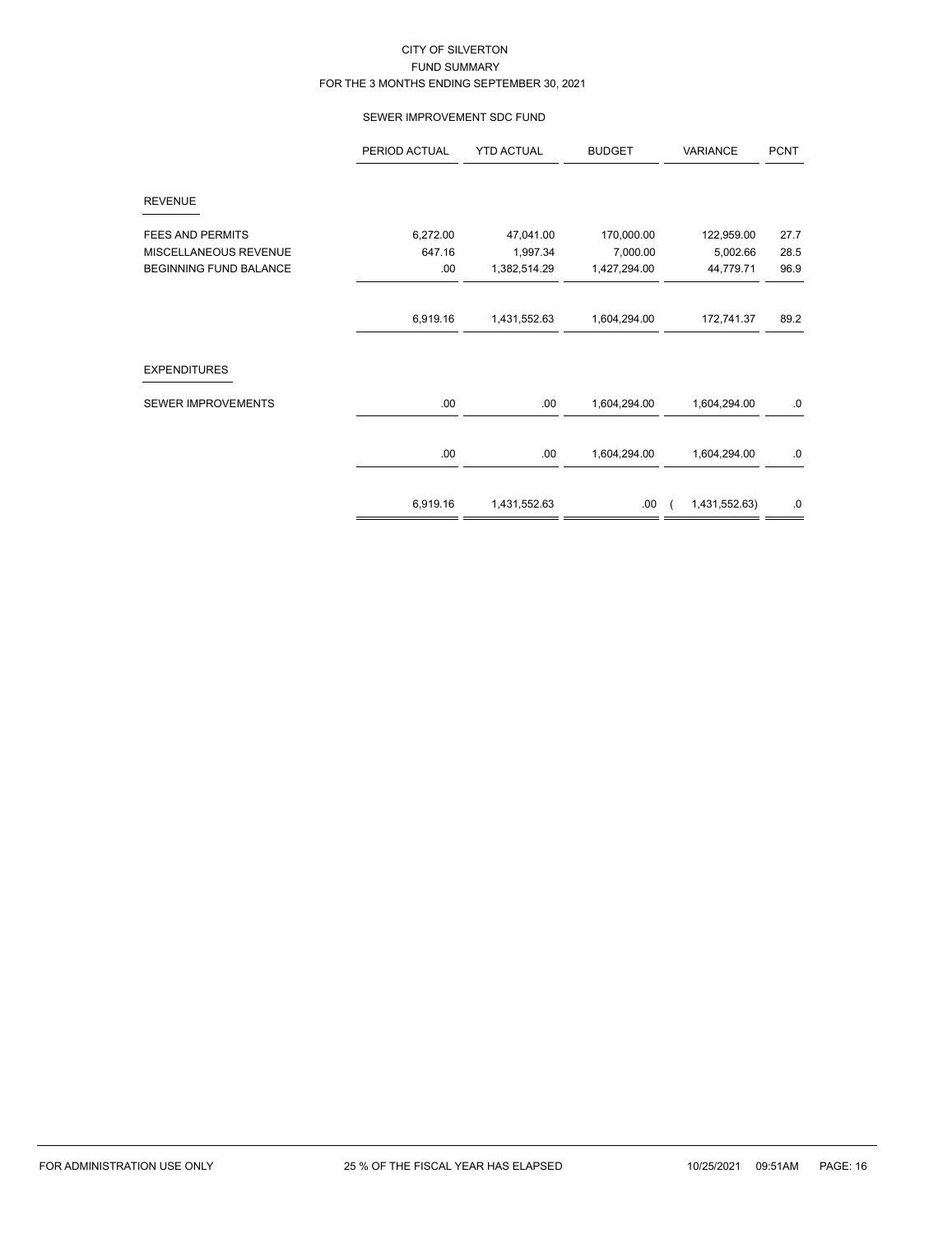### SEWER REIMBURSEMENT SDC FUND

|                               | PERIOD ACTUAL | <b>YTD ACTUAL</b> | <b>BUDGET</b> | VARIANCE      | <b>PCNT</b> |
|-------------------------------|---------------|-------------------|---------------|---------------|-------------|
| <b>REVENUE</b>                |               |                   |               |               |             |
| <b>FEES AND PERMITS</b>       | 3,034.00      | 22,757.00         | 80,000.00     | 57,243.00     | 28.5        |
| MISCELLANEOUS REVENUE         | 983.73        | 3,078.56          | 12,500.00     | 9,421.44      | 24.6        |
| <b>BEGINNING FUND BALANCE</b> | .00           | 2,154,584.10      | 2,166,674.00  | 12,089.90     | 99.4        |
|                               |               |                   |               |               |             |
|                               | 4,017.73      | 2,180,419.66      | 2,259,174.00  | 78,754.34     | 96.5        |
| <b>EXPENDITURES</b>           |               |                   |               |               |             |
| <b>SEWER IMPROVEMENTS</b>     | .00.          | .00               | 2,259,174.00  | 2,259,174.00  | .0          |
|                               | .00.          | .00               | 2,259,174.00  | 2,259,174.00  | .0          |
|                               |               |                   |               |               |             |
|                               | 4,017.73      | 2,180,419.66      | .00           | 2,180,419.66) | .0          |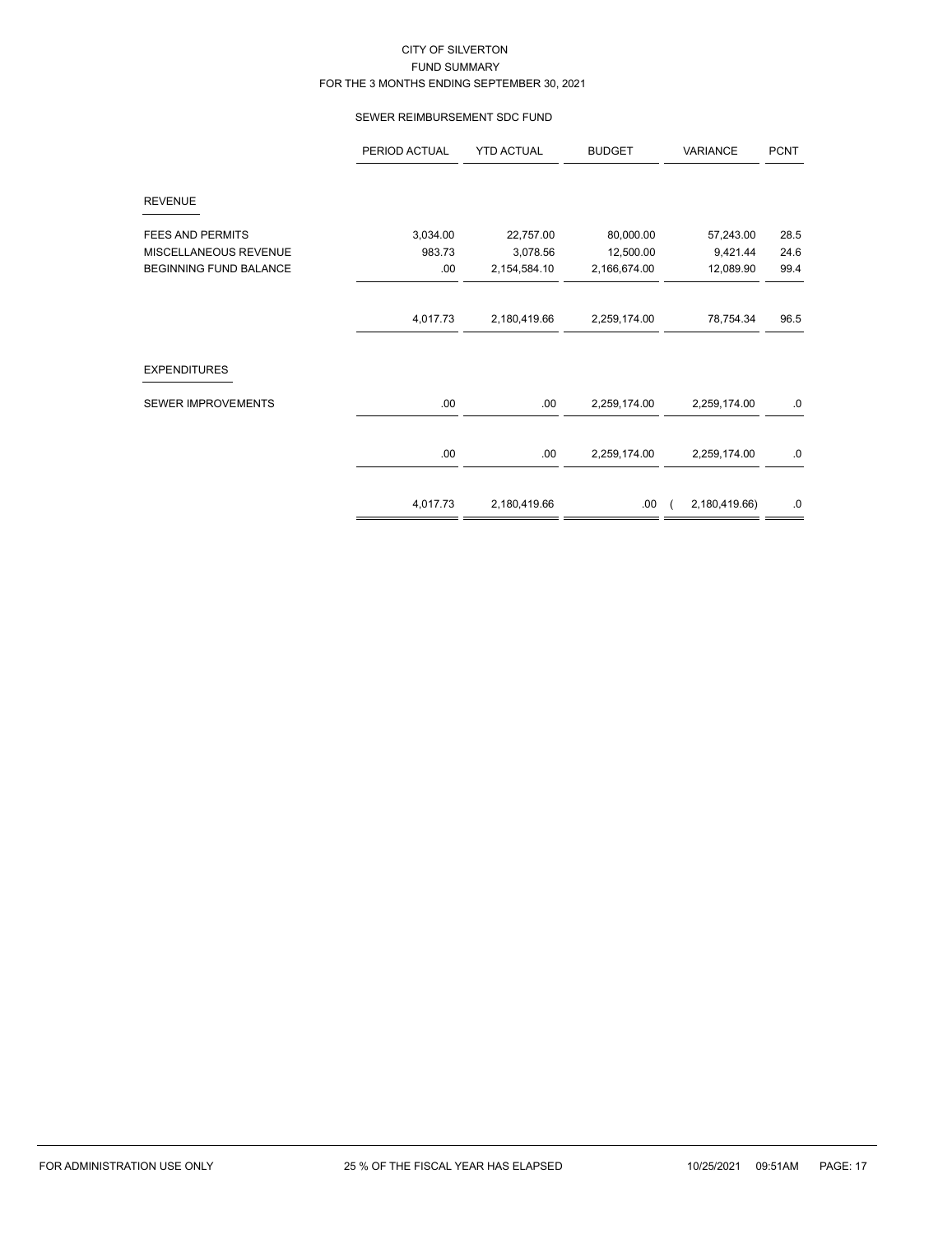# SEWER DEBT RESERVE FUND

|                                                        | PERIOD ACTUAL | <b>YTD ACTUAL</b>      | <b>BUDGET</b>          | VARIANCE              | <b>PCNT</b>   |
|--------------------------------------------------------|---------------|------------------------|------------------------|-----------------------|---------------|
| <b>REVENUE</b>                                         |               |                        |                        |                       |               |
| MISCELLANEOUS REVENUE<br><b>BEGINNING FUND BALANCE</b> | 373.93<br>.00 | 1,175.69<br>831,386.89 | 4,000.00<br>830,385.00 | 2,824.31<br>1,001.89) | 29.4<br>100.1 |
|                                                        | 373.93        | 832,562.58             | 834,385.00             | 1,822.42              | 99.8          |
| <b>EXPENDITURES</b>                                    |               |                        |                        |                       |               |
| <b>DEBT SERVICES</b>                                   | .00           | .00                    | 834,385.00             | 834,385.00            | .0            |
|                                                        | .00           | .00                    | 834,385.00             | 834,385.00            | .0            |
|                                                        | 373.93        | 832,562.58             | .00                    | 832,562.58)           | .0            |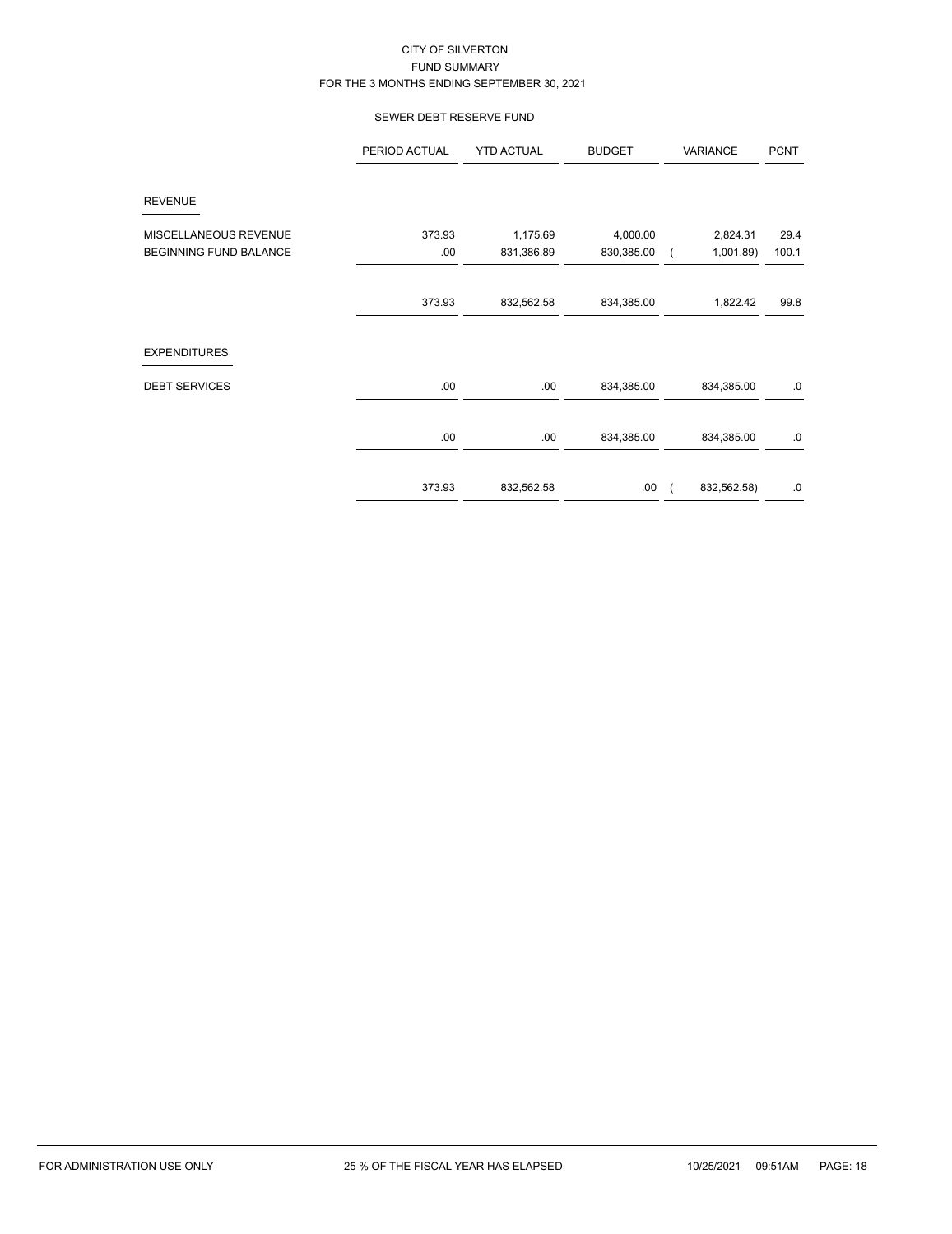# WATER FUND

|                               | PERIOD ACTUAL | <b>YTD ACTUAL</b> | <b>BUDGET</b> | <b>VARIANCE</b> | <b>PCNT</b> |
|-------------------------------|---------------|-------------------|---------------|-----------------|-------------|
| <b>REVENUE</b>                |               |                   |               |                 |             |
| <b>FEES AND PERMITS</b>       | 328,597.70    | 1,106,070.74      | 2,595,000.00  | 1,488,929.26    | 42.6        |
| <b>INTERGOVERNMENTAL</b>      | .00           | .00               | 15,000.00     | 15,000.00       | .0          |
| MISCELLANEOUS REVENUE         | 2,117.97      | 6,183.56          | 22,500.00     | 16,316.44       | 27.5        |
| <b>BEGINNING FUND BALANCE</b> | .00           | 2,361,539.14      | 1,788,255.00  | 573,284.14)     | 132.1       |
|                               | 330,715.67    | 3,473,793.44      | 4,420,755.00  | 946,961.56      | 78.6        |
| <b>EXPENDITURES</b>           |               |                   |               |                 |             |
| <b>ADMINISTRATION</b>         | 73,178.65     | 260,733.70        | 3,018,348.00  | 2,757,614.30    | 8.6         |
| <b>OPERATIONS</b>             | 47,668.63     | 93,952.94         | 627,667.00    | 533,714.06      | 15.0        |
| <b>MAINTENANCE</b>            | 32,321.87     | 104,332.15        | 581,015.00    | 476,682.85      | 18.0        |
| <b>DEBT SERVICES</b>          | .00           | .00               | 193,725.00    | 193,725.00      | .0          |
|                               | 153,169.15    | 459,018.79        | 4,420,755.00  | 3,961,736.21    | 10.4        |
|                               | 177,546.52    | 3,014,774.65      | .00           | 3,014,774.65)   | .0          |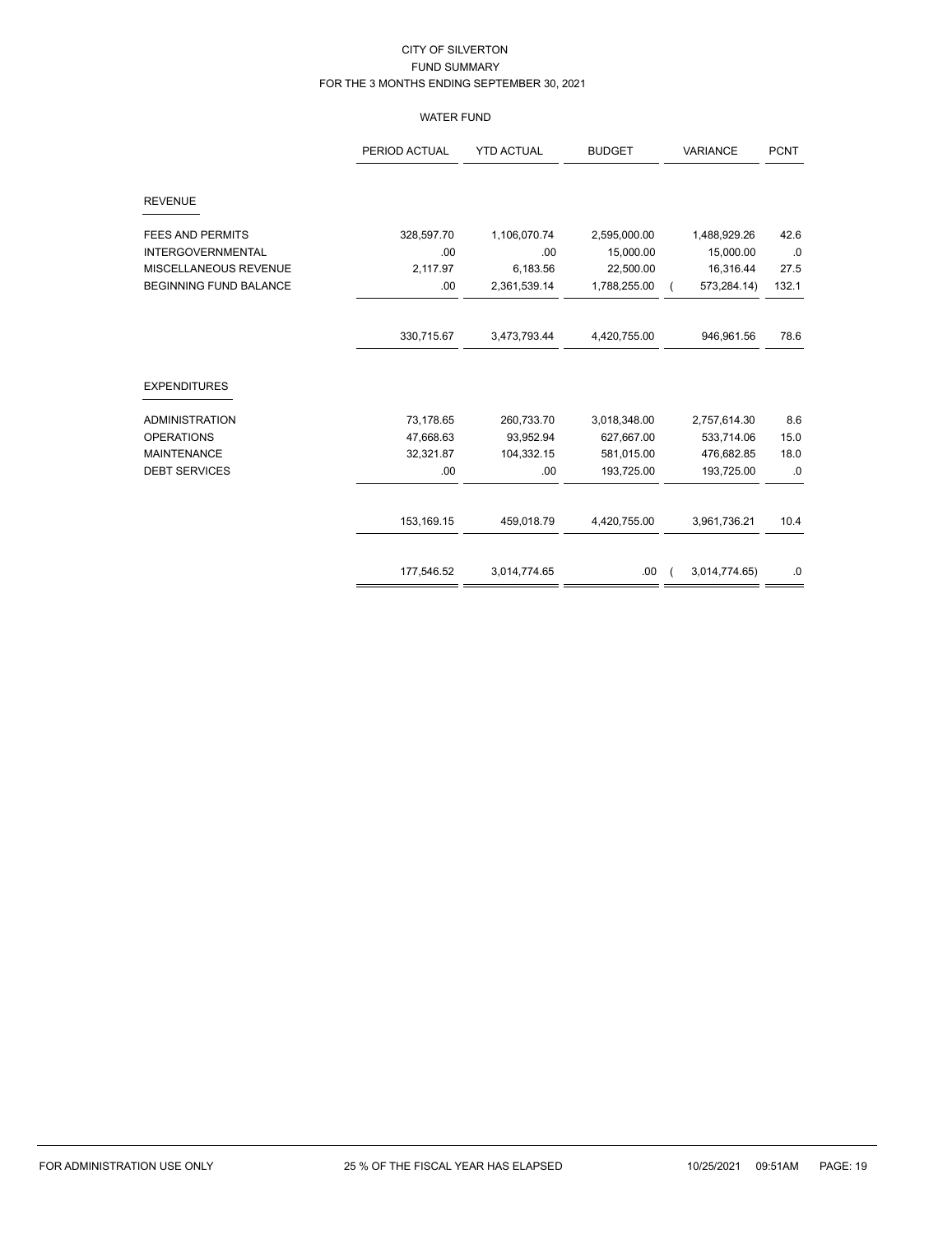## WATER IMPROVEMENT SDC FUND

|                           | PERIOD ACTUAL | <b>YTD ACTUAL</b> | <b>BUDGET</b> | VARIANCE      | <b>PCNT</b> |
|---------------------------|---------------|-------------------|---------------|---------------|-------------|
| <b>REVENUE</b>            |               |                   |               |               |             |
| <b>FEES AND PERMITS</b>   | 13,856.00     | 96,994.00         | 277,120.00    | 180,126.00    | 35.0        |
| MISCELLANEOUS REVENUE     | 1,242.59      | 3,836.08          | 14,450.00     | 10,613.92     | 26.6        |
| BEGINNING FUND BALANCE    | .00           | 2,661,419.07      | 2,667,534.00  | 6,114.93      | 99.8        |
|                           | 15,098.59     | 2,762,249.15      | 2,959,104.00  | 196,854.85    | 93.4        |
| <b>EXPENDITURES</b>       |               |                   |               |               |             |
| <b>WATER IMPROVEMENTS</b> | .00.          | .00               | 2,959,104.00  | 2,959,104.00  | .0          |
|                           | .00.          | .00               | 2,959,104.00  | 2,959,104.00  | $.0\,$      |
|                           | 15,098.59     | 2,762,249.15      | .00           | 2,762,249.15) | .0          |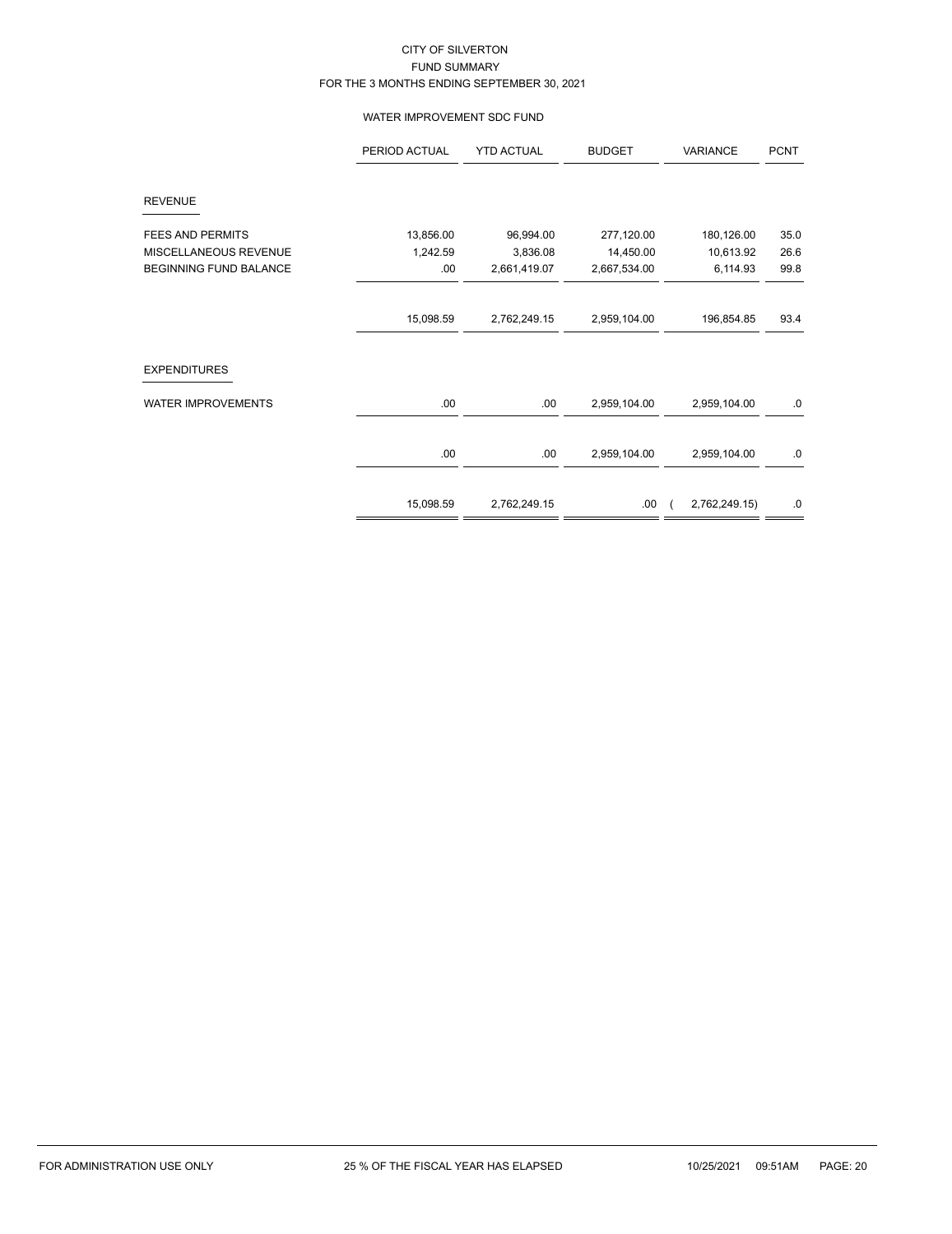### WATER REIMBURSEMENT SDC FUND

|                               | PERIOD ACTUAL | <b>YTD ACTUAL</b> | <b>BUDGET</b> | VARIANCE    | <b>PCNT</b> |
|-------------------------------|---------------|-------------------|---------------|-------------|-------------|
| <b>REVENUE</b>                |               |                   |               |             |             |
| <b>FEES AND PERMITS</b>       | 2,714.00      | 18,996.00         | 64,000.00     | 45,004.00   | 29.7        |
| MISCELLANEOUS REVENUE         | 229.57        | 706.84            | 2,150.00      | 1,443.16    | 32.9        |
| <b>BEGINNING FUND BALANCE</b> | .00           | 488,365.89        | 502,790.00    | 14,424.11   | 97.1        |
|                               | 2,943.57      | 508,068.73        | 568,940.00    | 60,871.27   | 89.3        |
| <b>EXPENDITURES</b>           |               |                   |               |             |             |
| <b>WATER IMPROVEMENTS</b>     | .00.          | .00               | 568,940.00    | 568,940.00  | $.0\,$      |
|                               | .00.          | .00               | 568,940.00    | 568,940.00  | .0          |
|                               | 2,943.57      | 508,068.73        | .00.          | 508,068.73) | .0          |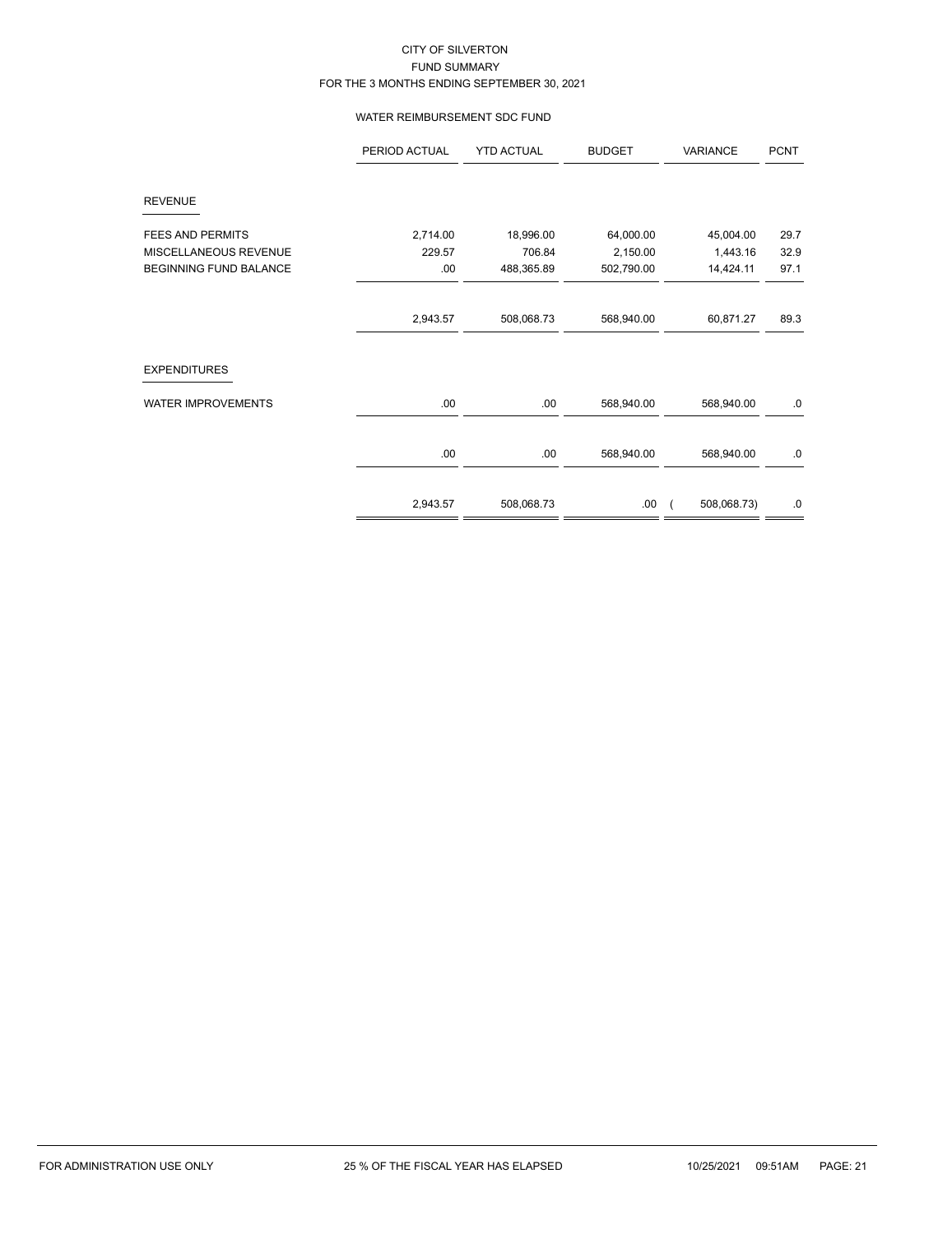## DEBT SERVICE FUND

|                               | PERIOD ACTUAL | <b>YTD ACTUAL</b> | <b>BUDGET</b> | VARIANCE                  | <b>PCNT</b> |
|-------------------------------|---------------|-------------------|---------------|---------------------------|-------------|
| <b>REVENUE</b>                |               |                   |               |                           |             |
| MISCELLANEOUS REVENUE         | 47.48         | 89.31             | 550.00        | 460.69                    | 16.2        |
| <b>TRANSFERS IN</b>           | 38,473.00     | 115,419.00        | 230,832.00    | 115,413.00                | 50.0        |
| <b>BEGINNING FUND BALANCE</b> | .00.          | 24,731.49         | 24,597.00     | 134.49)<br>$\overline{ }$ | 100.6       |
|                               |               |                   |               |                           |             |
|                               | 38,520.48     | 140,239.80        | 255,979.00    | 115,739.20                | 54.8        |
| <b>EXPENDITURES</b>           |               |                   |               |                           |             |
| <b>DEBT SERVICES</b>          | .00.          | .00.              | 255,979.00    | 255,979.00                | .0          |
|                               | .00.          | .00.              | 255,979.00    | 255,979.00                | $.0\,$      |
|                               | 38,520.48     | 140,239.80        | .00.          | 140,239.80)               | 0.          |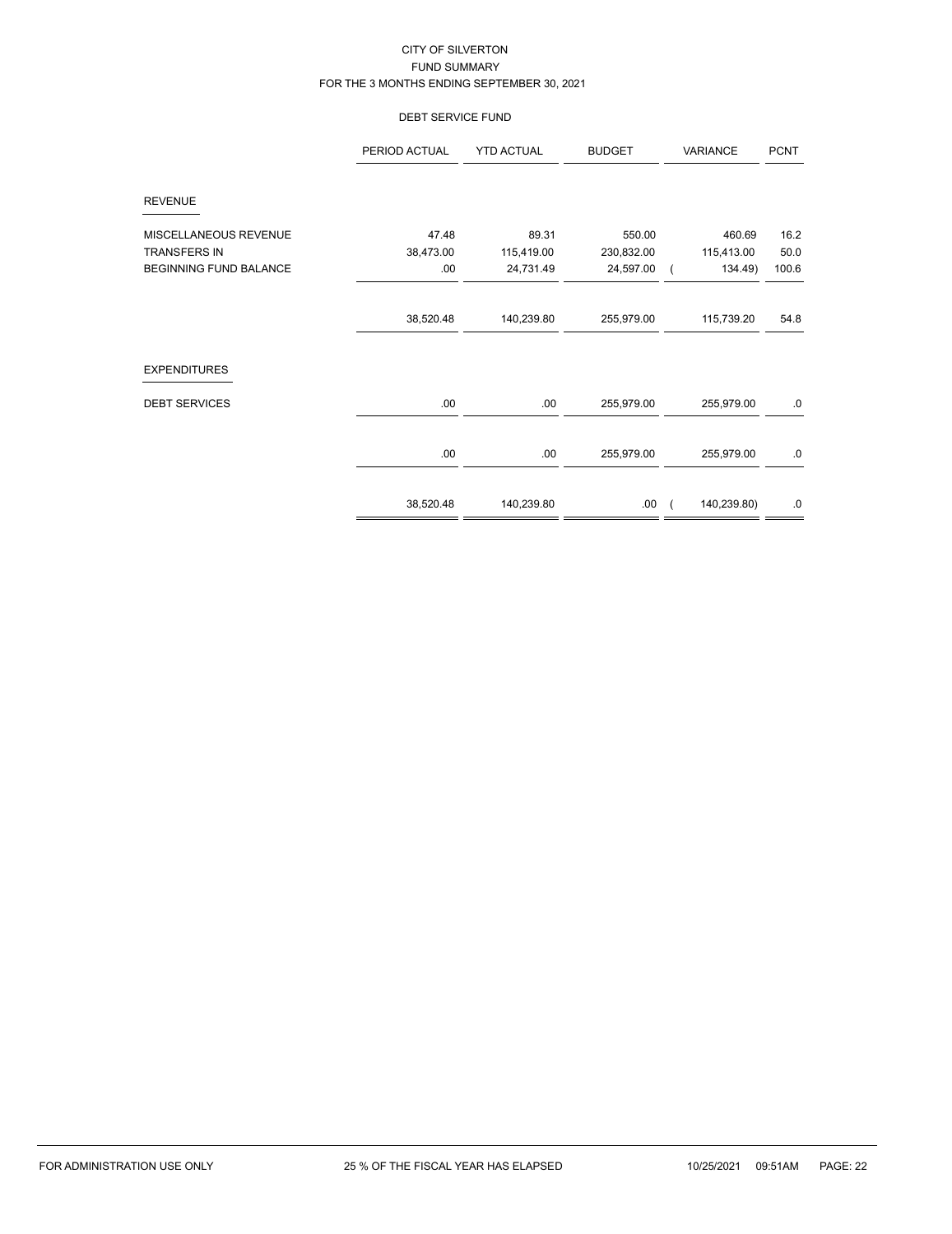### BUILDING CAPITAL IMP RESERVE

|        | <b>YTD ACTUAL</b> | <b>BUDGET</b> | VARIANCE    | <b>PCNT</b> |
|--------|-------------------|---------------|-------------|-------------|
|        |                   |               |             |             |
| 199.32 | 611.47            | 9,155.00      | 8,543.53    | 6.7         |
| .00    | .00               | 75,000.00     | 75,000.00   | .0          |
| .00    | 443,165.04        | 433,123.00    | 10,042.04)  | 102.3       |
|        |                   |               |             |             |
| 199.32 | 443,776.51        | 517,278.00    | 73,501.49   | 85.8        |
|        |                   |               |             |             |
| .00    | .00.              | 517,278.00    | 517,278.00  | .0          |
| .00    | .00.              | 517,278.00    | 517,278.00  | .0          |
| 199.32 | 443,776.51        | .00           | 443,776.51) | .0          |
|        |                   |               |             |             |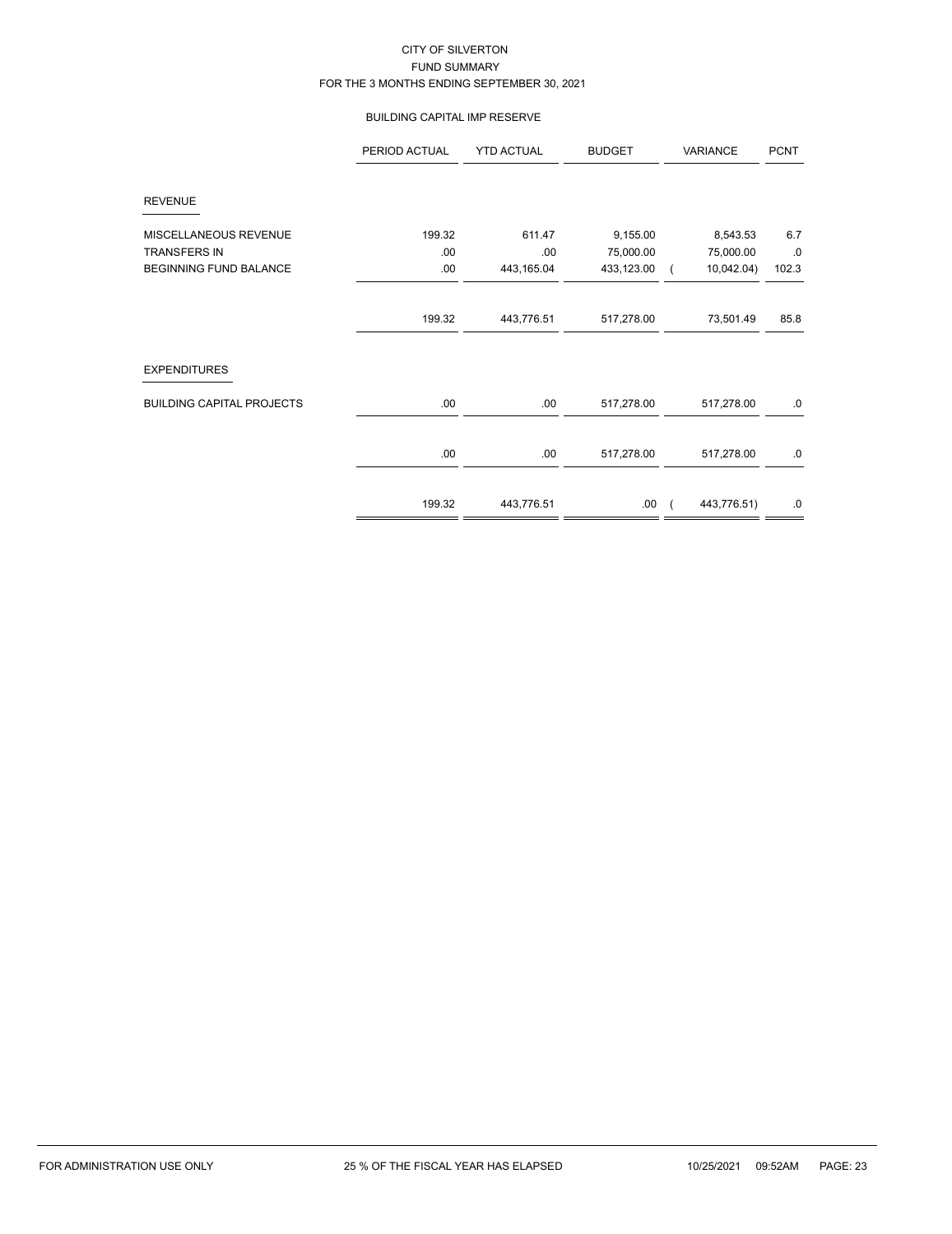## GENERAL OPERATING RESERVE

|                               | PERIOD ACTUAL | <b>YTD ACTUAL</b> | <b>BUDGET</b> | VARIANCE      | <b>PCNT</b> |
|-------------------------------|---------------|-------------------|---------------|---------------|-------------|
| <b>REVENUE</b>                |               |                   |               |               |             |
| MISCELLANEOUS REVENUE         | 469.39        | 3,131.41          | 13,296.00     | 10,164.59     | 23.6        |
| <b>BEGINNING FUND BALANCE</b> | .00           | 1,020,289.51      | 1,020,286.00  | 3.51)         | 100.0       |
|                               | 469.39        | 1,023,420.92      | 1,033,582.00  | 10,161.08     | 99.0        |
| <b>EXPENDITURES</b>           |               |                   |               |               |             |
| <b>GENERAL RESERVES</b>       | .00.          | .00               | 1,033,582.00  | 1,033,582.00  | .0          |
|                               | .00.          | .00               | 1,033,582.00  | 1,033,582.00  | .0          |
|                               | 469.39        | 1,023,420.92      | .00           | 1,023,420.92) | .0          |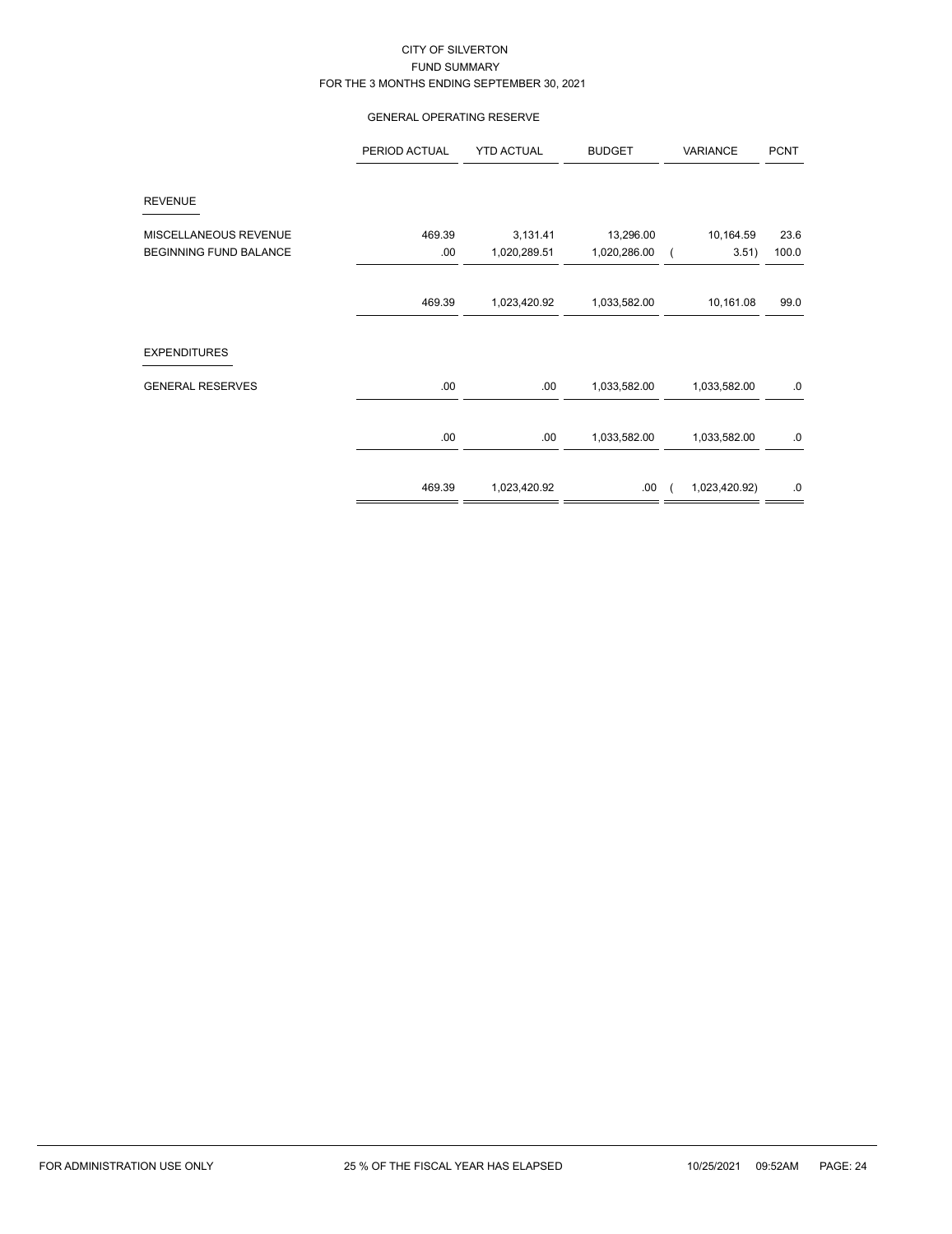## PARKS FEE FUND

|                               | PERIOD ACTUAL | <b>YTD ACTUAL</b> | <b>BUDGET</b> | VARIANCE    | <b>PCNT</b> |
|-------------------------------|---------------|-------------------|---------------|-------------|-------------|
| <b>REVENUE</b>                |               |                   |               |             |             |
| <b>FEES AND PERMITS</b>       | 7,453.39      | 22,366.02         | 89,445.00     | 67,078.98   | 25.0        |
| MISCELLANEOUS REVENUE         | 163.10        | 507.33            | 1,800.00      | 1,292.67    | 28.2        |
| <b>BEGINNING FUND BALANCE</b> | .00           | 360,698.79        | 379,953.00    | 19,254.21   | 94.9        |
|                               |               |                   |               |             |             |
|                               | 7,616.49      | 383,572.14        | 471,198.00    | 87,625.86   | 81.4        |
| <b>EXPENDITURES</b>           |               |                   |               |             |             |
| PARKS & RECREATION            | 7,785.49      | 13,847.10         | 471,198.00    | 457,350.90  | 2.9         |
|                               | 7,785.49      | 13,847.10         | 471,198.00    | 457,350.90  | 2.9         |
|                               |               |                   |               |             |             |
|                               | 169.00)       | 369,725.04        | .00.          | 369,725.04) | .0          |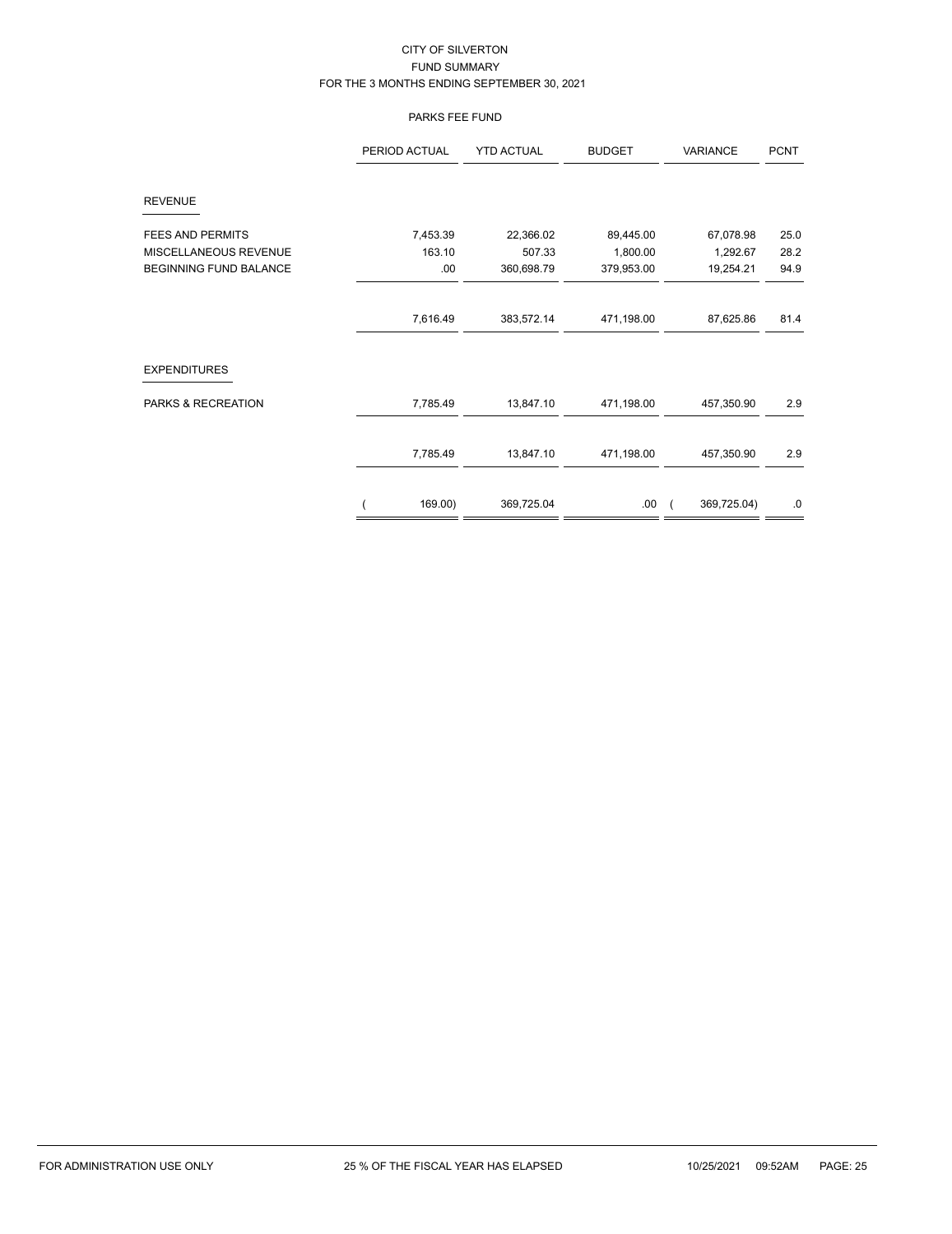### PARKS & REC IMPROVE SDC FUND

|                               | PERIOD ACTUAL |            | <b>YTD ACTUAL</b> | <b>BUDGET</b> | VARIANCE      | <b>PCNT</b> |
|-------------------------------|---------------|------------|-------------------|---------------|---------------|-------------|
| <b>REVENUE</b>                |               |            |                   |               |               |             |
| <b>FEES AND PERMITS</b>       |               | 7,760.00   | 63,920.00         | 249,600.00    | 185,680.00    | 25.6        |
| MISCELLANEOUS REVENUE         |               | 1,213.62   | 3,813.71          | 16,500.00     | 12,686.29     | 23.1        |
| <b>BEGINNING FUND BALANCE</b> |               | .00        | 2,678,390.09      | 2,672,665.00  | 5,725.09)     | 100.2       |
|                               |               |            |                   |               |               |             |
|                               |               | 8,973.62   | 2,746,123.80      | 2,938,765.00  | 192,641.20    | 93.4        |
| <b>EXPENDITURES</b>           |               |            |                   |               |               |             |
| PARK IMPROVEMENTS             |               | 45,833.00  | 137,499.00        | 2,938,765.00  | 2,801,266.00  | 4.7         |
|                               |               | 45,833.00  | 137,499.00        | 2,938,765.00  | 2,801,266.00  | 4.7         |
|                               |               | 36,859.38) | 2,608,624.80      | .00.          | 2,608,624.80) | $.0\,$      |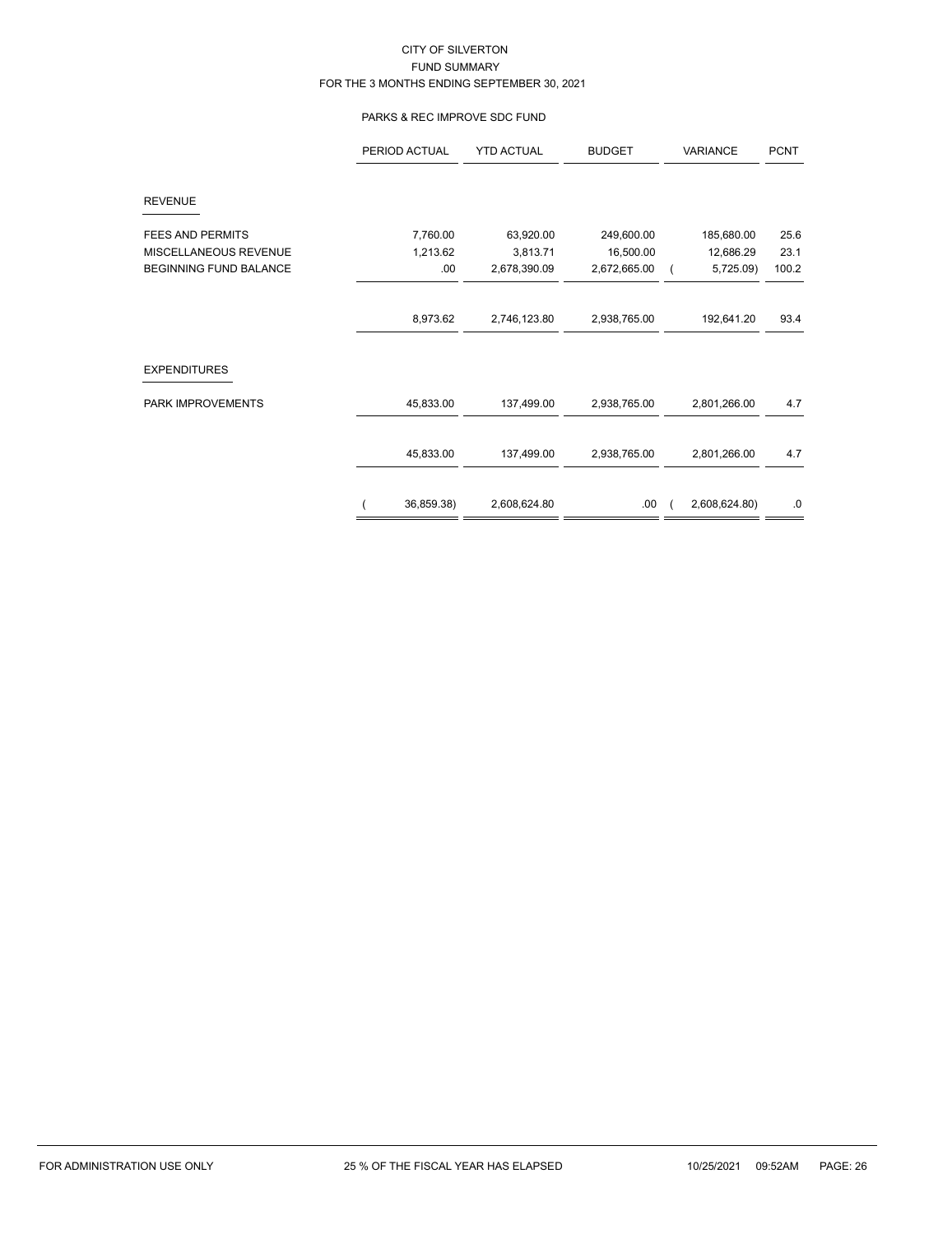## ASSESSMENT FUND

|                               | PERIOD ACTUAL | <b>YTD ACTUAL</b> | <b>BUDGET</b> | VARIANCE    | <b>PCNT</b> |
|-------------------------------|---------------|-------------------|---------------|-------------|-------------|
| <b>REVENUE</b>                |               |                   |               |             |             |
| FEES AND PERMITS              | 2,353.31      | 11,729.26         | 12,000.00     | 270.74      | 97.7        |
| MISCELLANEOUS REVENUE         | 126.66        | 446.77            | 2,000.00      | 1,553.23    | 22.3        |
| <b>BEGINNING FUND BALANCE</b> | .00           | 193, 171.07       | 194,013.00    | 841.93      | 99.6        |
|                               |               |                   |               |             |             |
|                               | 2,479.97      | 205,347.10        | 208,013.00    | 2,665.90    | 98.7        |
|                               |               |                   |               |             |             |
| <b>EXPENDITURES</b>           |               |                   |               |             |             |
| <b>ASSESSMENTS</b>            | .00           | .00.              | 208,013.00    | 208,013.00  | .0          |
|                               |               |                   |               |             |             |
|                               | .00           | .00               | 208,013.00    | 208,013.00  | 0.          |
|                               |               |                   |               |             |             |
|                               | 2,479.97      | 205,347.10        | .00.          | 205,347.10) | .0          |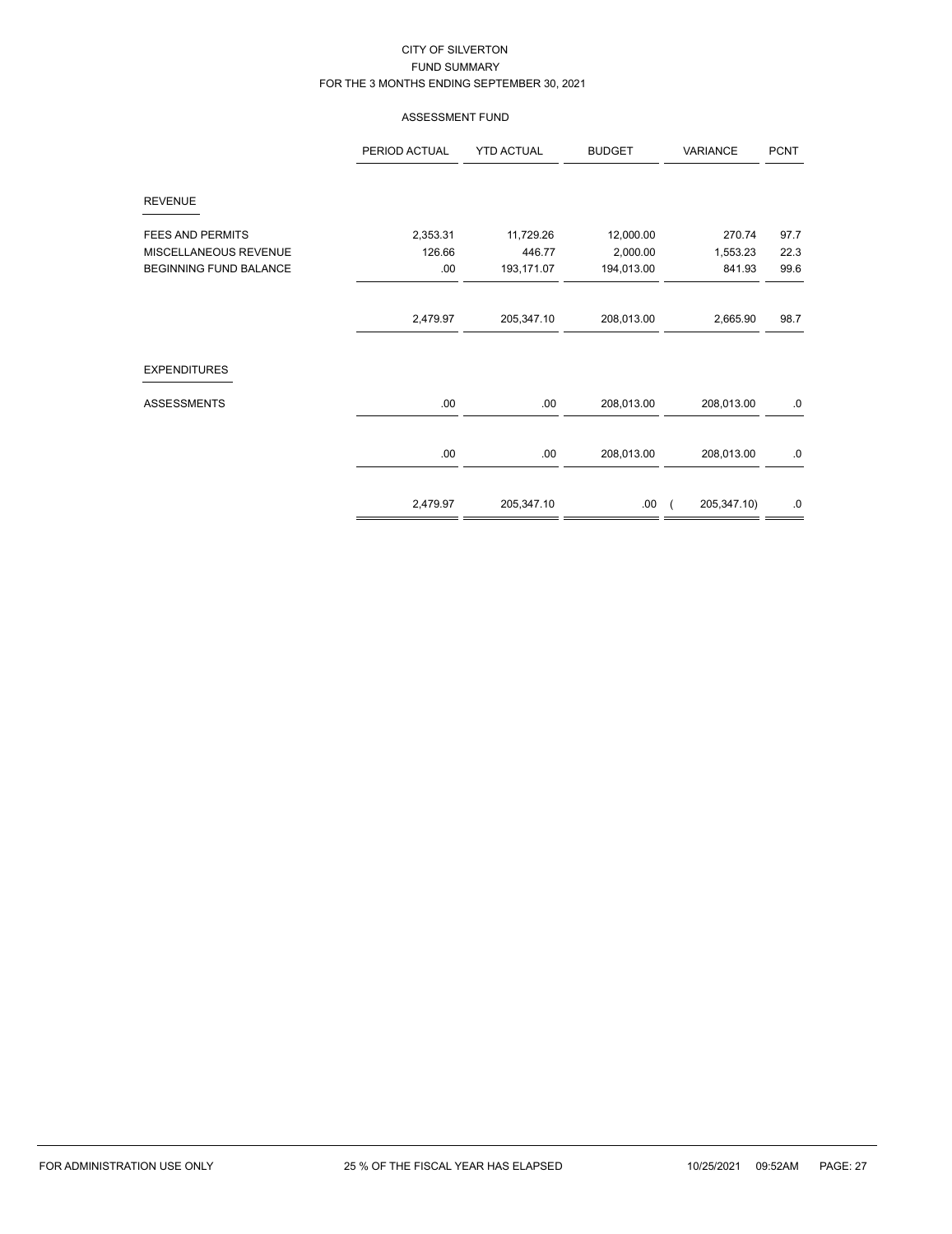### CDBG HOUSING REHAB FUND

|                                                        | PERIOD ACTUAL | <b>YTD ACTUAL</b> | <b>BUDGET</b> | VARIANCE                 | <b>PCNT</b> |
|--------------------------------------------------------|---------------|-------------------|---------------|--------------------------|-------------|
| <b>REVENUE</b>                                         |               |                   |               |                          |             |
| MISCELLANEOUS REVENUE<br><b>BEGINNING FUND BALANCE</b> | 191.76<br>.00 | 30,577.11         | 2,500.00      | 28,077.11)               | 1223.1      |
|                                                        |               | 396,544.50        | 374,801.00    | 21,743.50)               | 105.8       |
|                                                        | 191.76        | 427, 121.61       | 377,301.00    | 49,820.61)<br>$\sqrt{2}$ | 113.2       |
| <b>EXPENDITURES</b>                                    |               |                   |               |                          |             |
| CDBG HOUSING REHAB PROGRAM                             | 434.50        | 1,000.00          | 227,301.00    | 226,301.00               | $\cdot$     |
| COMMERCIAL FACADE IMPROVEMEN                           | .00           | .00               | 150,000.00    | 150,000.00               | $.0\,$      |
|                                                        | 434.50        | 1,000.00          | 377,301.00    | 376,301.00               | .3          |
|                                                        | 242.74)       | 426,121.61        | .00.          | 426, 121.61)             | $.0\,$      |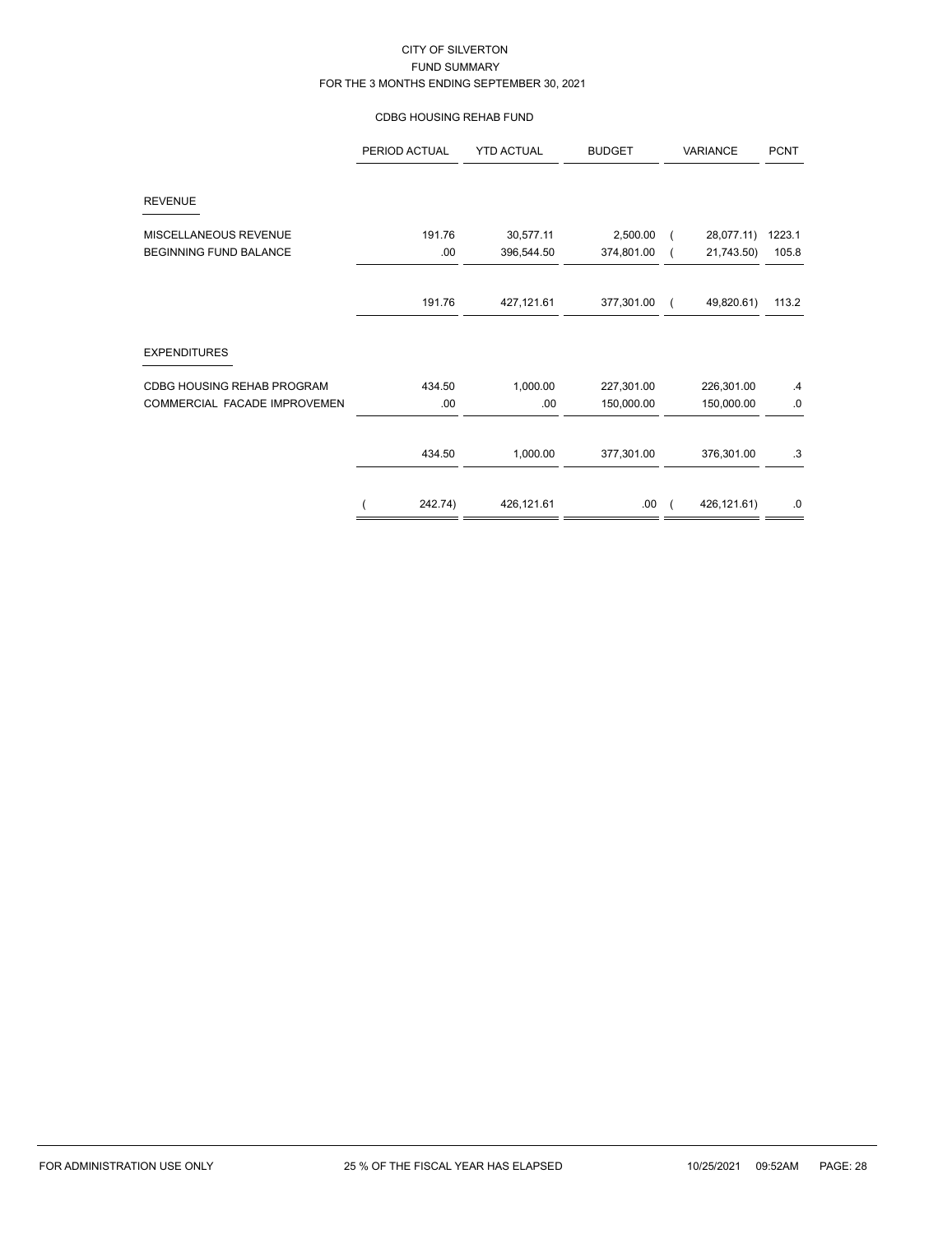## WWTP DIGESTER PROJECT FUND

|                                                        | PERIOD ACTUAL | <b>YTD ACTUAL</b>    | <b>BUDGET</b>        | VARIANCE          | <b>PCNT</b>   |
|--------------------------------------------------------|---------------|----------------------|----------------------|-------------------|---------------|
| <b>REVENUE</b>                                         |               |                      |                      |                   |               |
| MISCELLANEOUS REVENUE<br><b>BEGINNING FUND BALANCE</b> | 119.86<br>.00 | 376.86<br>266,499.69 | 500.00<br>266,337.00 | 123.14<br>162.69) | 75.4<br>100.1 |
|                                                        | 119.86        | 266,876.55           | 266,837.00           | 39.55)            | 100.0         |
| <b>EXPENDITURES</b>                                    |               |                      |                      |                   |               |
| SEWER IMPROVEMENTS                                     | .00           | .00                  | 266,837.00           | 266,837.00        | .0            |
|                                                        | .00           | .00.                 | 266,837.00           | 266,837.00        | .0            |
|                                                        | 119.86        | 266,876.55           | .00.                 | 266,876.55)       | .0            |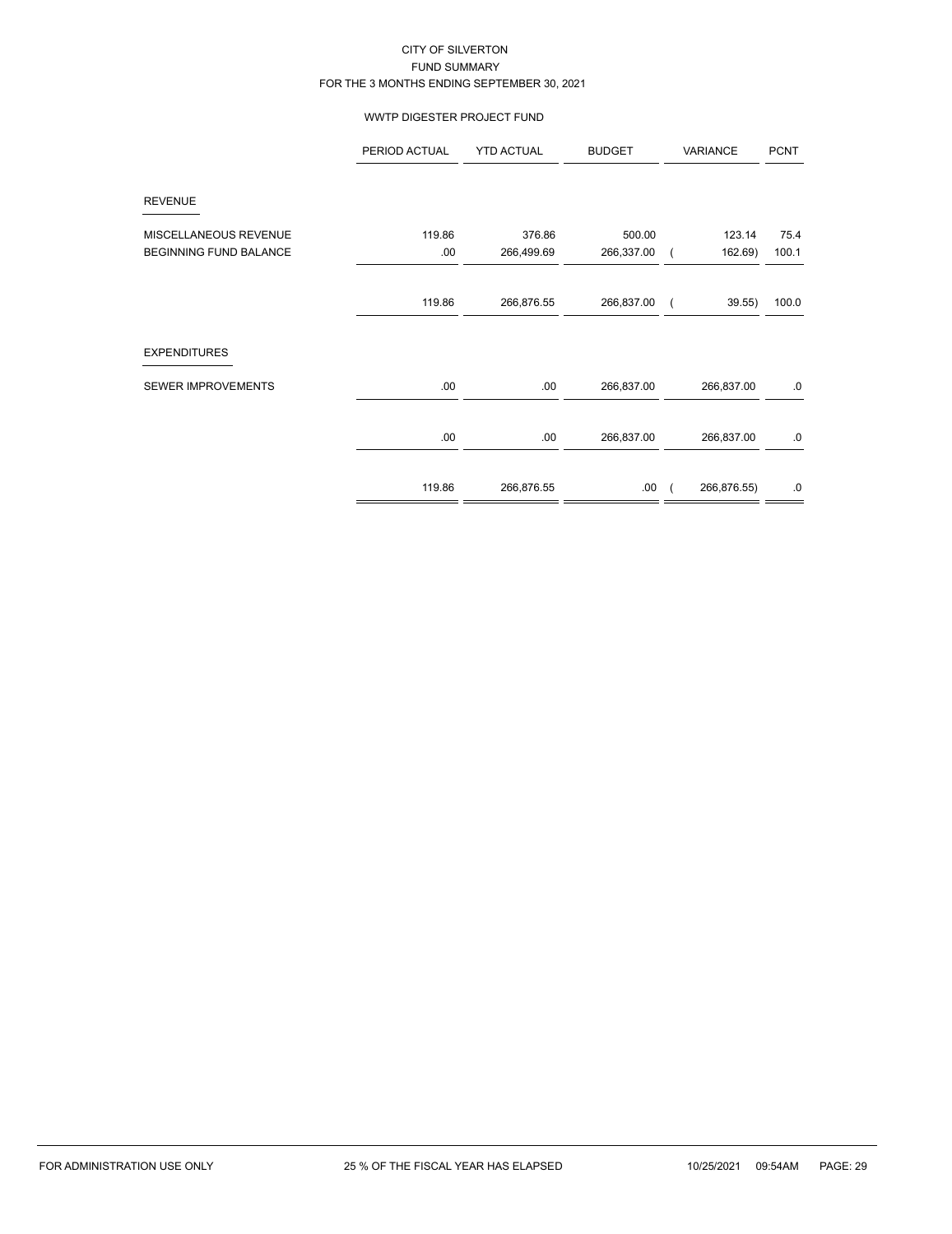# STEELHAMMER PROJECT FUND

|                               | PERIOD ACTUAL | <b>YTD ACTUAL</b> | <b>BUDGET</b> | VARIANCE   | <b>PCNT</b> |
|-------------------------------|---------------|-------------------|---------------|------------|-------------|
| <b>REVENUE</b>                |               |                   |               |            |             |
| <b>FEES AND PERMITS</b>       | .00           | .00.              | 3,321.00      | 3,321.00   | $.0\,$      |
| MISCELLANEOUS REVENUE         | 9.59          | 30.16             | 75.00         | 44.84      | 40.2        |
| <b>BEGINNING FUND BALANCE</b> | .00           | 21,331.34         | 23,524.00     | 2,192.66   | 90.7        |
|                               | 9.59          | 21,361.50         | 26,920.00     | 5,558.50   | 79.4        |
| <b>EXPENDITURES</b>           |               |                   |               |            |             |
| <b>STREET IMPROVEMENTS</b>    | .00           | .00               | 26,920.00     | 26,920.00  | 0.          |
|                               | .00           | .00               | 26,920.00     | 26,920.00  | 0.          |
|                               | 9.59          | 21,361.50         | .00.          | 21,361.50) | .0          |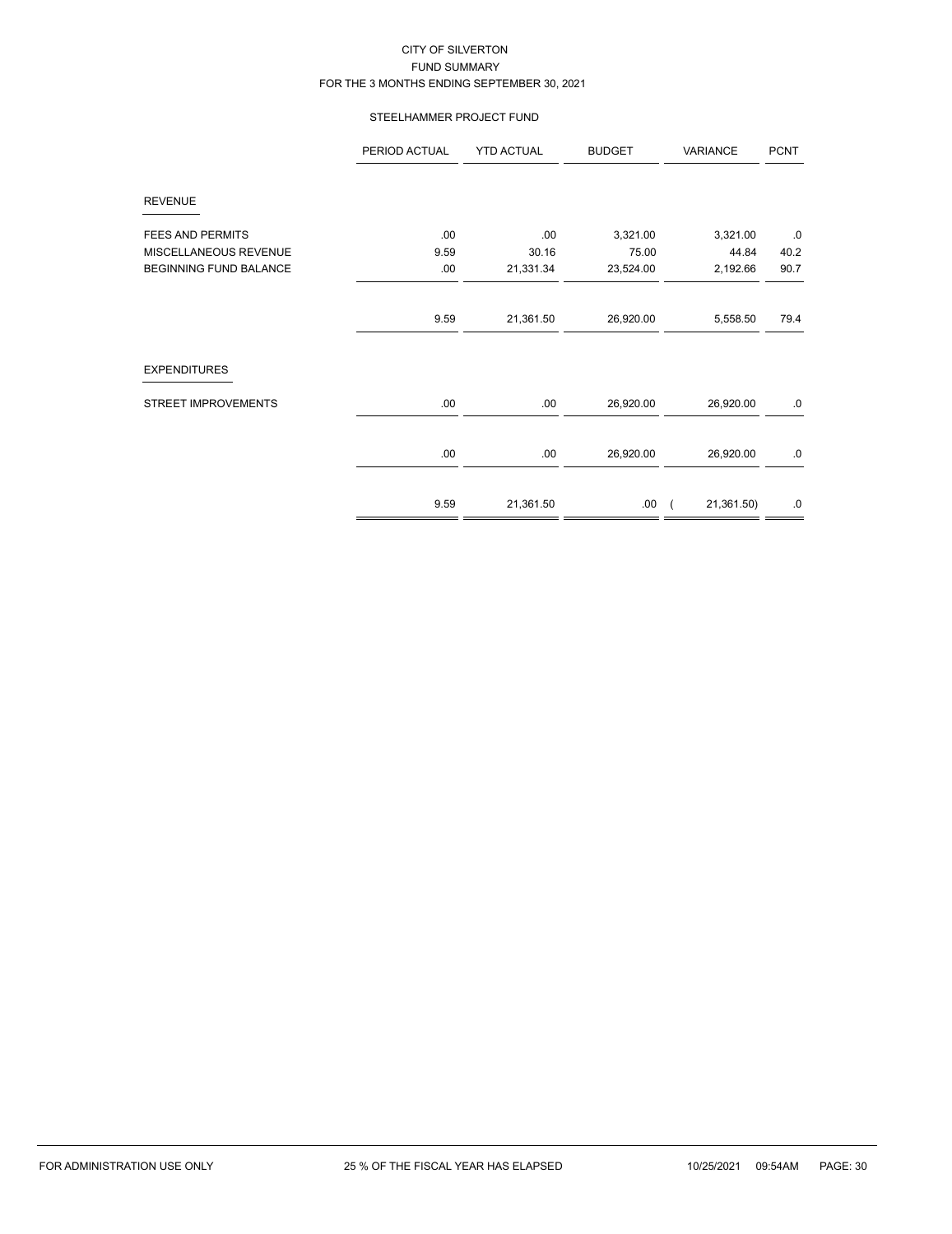# CIVIC BUILDING PROJECT

|                                | PERIOD ACTUAL | <b>YTD ACTUAL</b> | <b>BUDGET</b> | <b>VARIANCE</b> | <b>PCNT</b> |
|--------------------------------|---------------|-------------------|---------------|-----------------|-------------|
| <b>REVENUE</b>                 |               |                   |               |                 |             |
| <b>INTERGOVERNMENTAL</b>       | .00           | .00               | 250,000.00    | 250,000.00      | .0          |
| MISCELLANEOUS REVENUE          | 1,614.36      | 5,154.32          | 6,745.00      | 1,590.68        | 76.4        |
| <b>TRANSFERS IN</b>            | 87,500.00     | 262,500.00        | 1,050,000.00  | 787,500.00      | 25.0        |
| <b>BEGINNING FUND BALANCE</b>  | .00           | 3,490,961.60      | 3,846,155.00  | 355,193.40      | 90.8        |
|                                | 89,114.36     | 3,758,615.92      | 5,152,900.00  | 1,394,284.08    | 72.9        |
| <b>EXPENDITURES</b>            |               |                   |               |                 |             |
| CIVIC BUILDING CAPITAL PROJECT | 193,942.00    | 264,041.45        | 5,152,900.00  | 4,888,858.55    | 5.1         |
|                                | 193,942.00    | 264,041.45        | 5,152,900.00  | 4,888,858.55    | 5.1         |
|                                |               |                   |               |                 |             |
|                                | 104,827.64)   | 3,494,574.47      | .00.          | 3,494,574.47)   | .0          |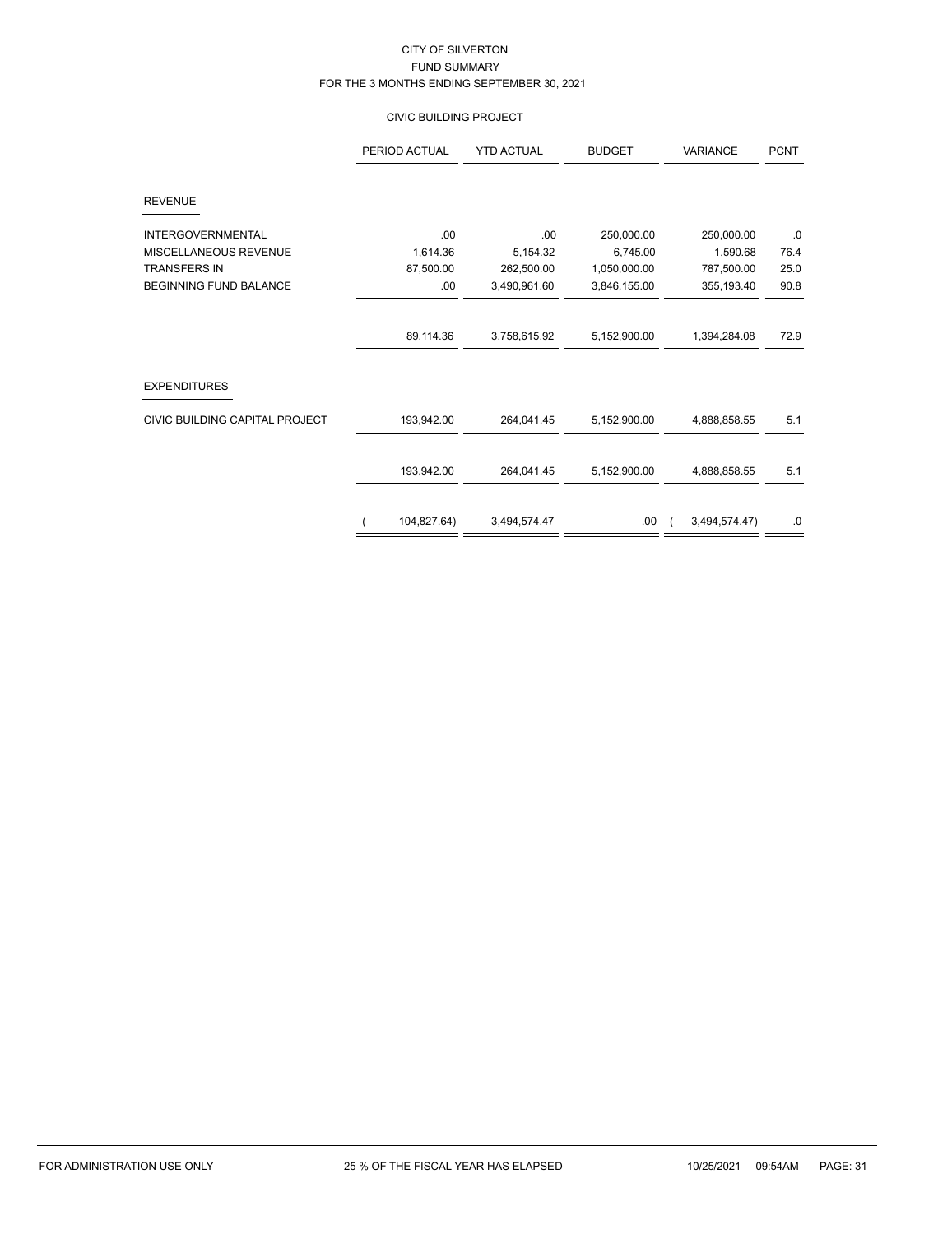### MCCLAINE ST IMPROVEMENT PROJ

|                               | PERIOD ACTUAL | <b>YTD ACTUAL</b> | <b>BUDGET</b> | VARIANCE   |             | <b>PCNT</b> |
|-------------------------------|---------------|-------------------|---------------|------------|-------------|-------------|
| <b>REVENUE</b>                |               |                   |               |            |             |             |
| MISCELLANEOUS REVENUE         | 285.57        | 1,128.81          | .00.          | $\sqrt{2}$ | 1,128.81    | .0          |
| <b>BEGINNING FUND BALANCE</b> | .00           | 484,319.11        | 389,881.00    |            | 94,438.11)  | 124.2       |
|                               |               |                   |               |            |             |             |
|                               | 285.57        | 485,447.92        | 389,881.00    |            | 95,566.92)  | 124.5       |
|                               |               |                   |               |            |             |             |
| <b>EXPENDITURES</b>           |               |                   |               |            |             |             |
| MCCLAINE ST IMPROVEMENT PROJ  | .00.          | .00               | 389,881.00    |            | 389,881.00  | $.0 \,$     |
|                               | .00.          | .00               | 389,881.00    |            | 389,881.00  | .0          |
|                               | 285.57        | 485,447.92        | .00.          | $\sqrt{2}$ | 485,447.92) | $.0\,$      |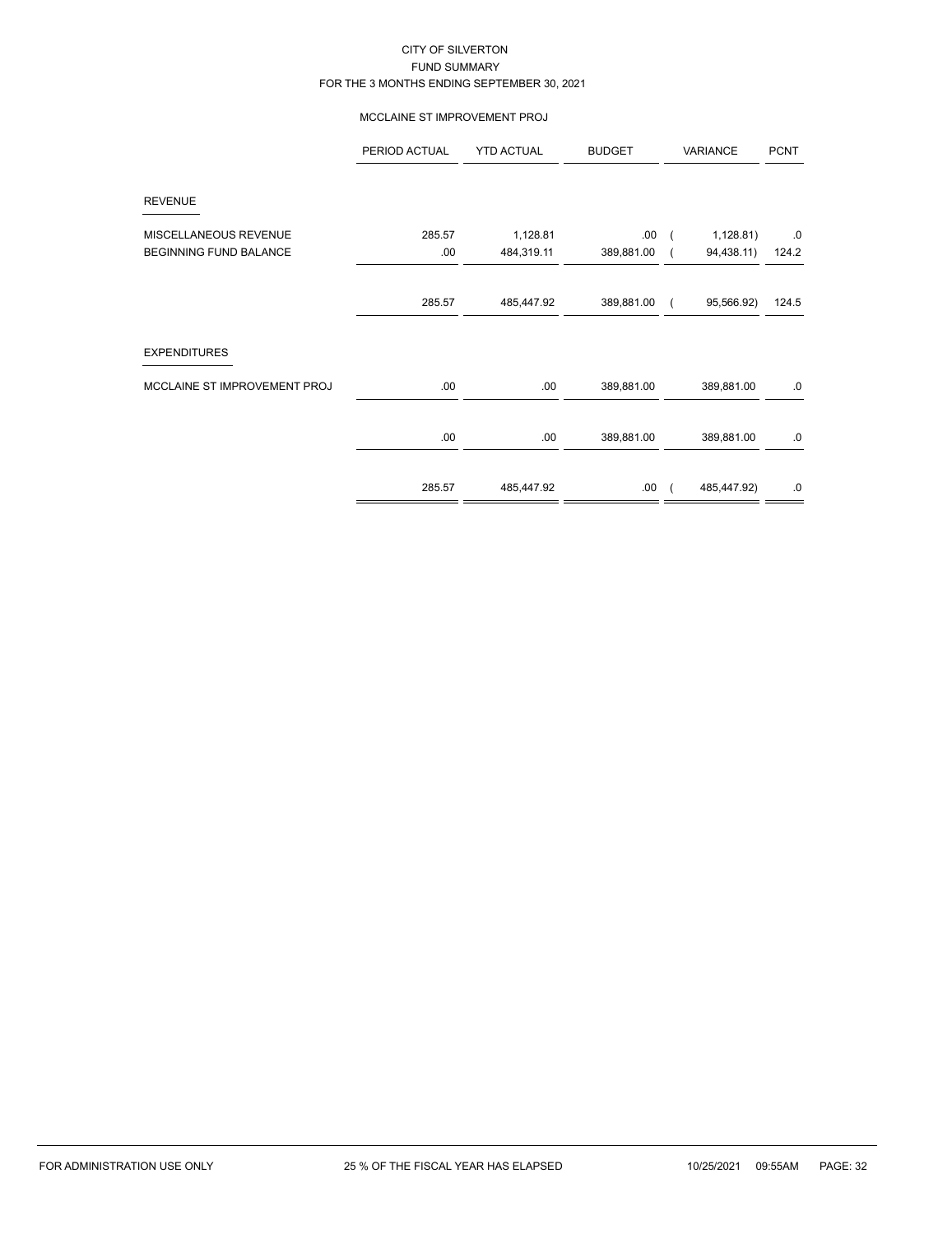## WESTERN ST IMPROVEMENT PROJ

|                            | PERIOD ACTUAL | <b>YTD ACTUAL</b> | <b>BUDGET</b> | VARIANCE   | <b>PCNT</b> |
|----------------------------|---------------|-------------------|---------------|------------|-------------|
| <b>REVENUE</b>             |               |                   |               |            |             |
| MISCELLANEOUS REVENUE      | .00.          | .00.              | 25.00         | 25.00      | 0.          |
| <b>TRANSFERS IN</b>        | .00.          | .00.              | 355,867.00    | 355,867.00 | $\cdot$ 0.  |
|                            | .00.          | .00               | 355,892.00    | 355,892.00 | .0          |
| <b>EXPENDITURES</b>        |               |                   |               |            |             |
| <b>STREET IMPROVEMENTS</b> | .00           | .00               | 355,892.00    | 355,892.00 | 0.          |
|                            | .00.          | .00               | 355,892.00    | 355,892.00 | .0          |
|                            | .00.          | .00.              | .00           | .00        | 0.          |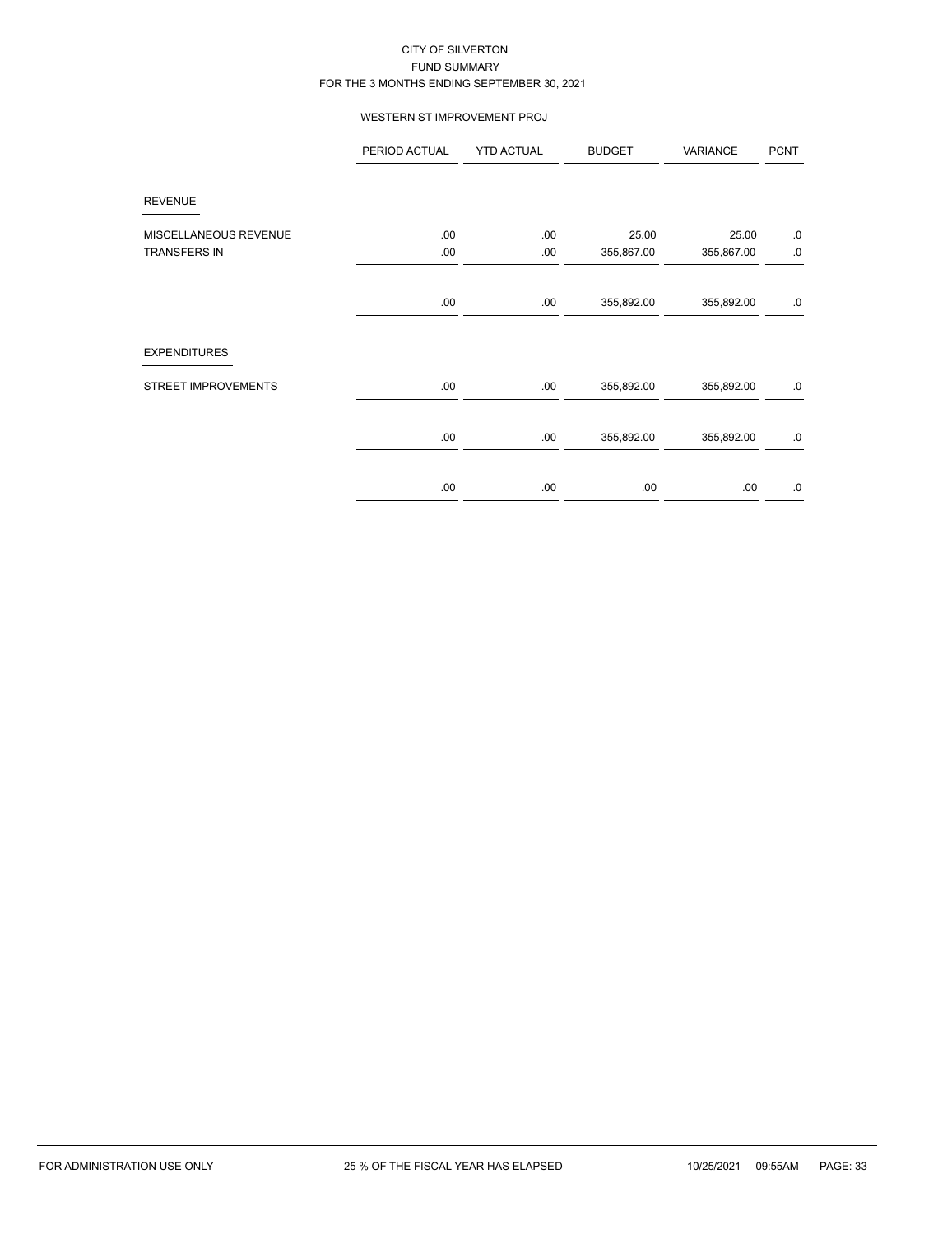# STREET CAPITAL PROJECT FUND

|                               | PERIOD ACTUAL | <b>YTD ACTUAL</b> |              | VARIANCE      | <b>PCNT</b> |
|-------------------------------|---------------|-------------------|--------------|---------------|-------------|
| <b>REVENUE</b>                |               |                   |              |               |             |
| <b>INTERGOVERNMENTAL</b>      | .00           | .00               | 250,000.00   | 250,000.00    | .0          |
| MISCELLANEOUS REVENUE         | 499.36        | 1,646.09          | 7,500.00     | 5,853.91      | 22.0        |
| <b>BEGINNING FUND BALANCE</b> | .00           | 1,189,108.86      | 1,189,058.00 | 50.86)        | 100.0       |
|                               |               |                   |              |               |             |
|                               | 499.36        | 1,190,754.95      | 1,446,558.00 | 255,803.05    | 82.3        |
| <b>EXPENDITURES</b>           |               |                   |              |               |             |
| <b>STREET IMPROVEMENTS</b>    | .00           | 78,898.97         | 1,446,558.00 | 1,367,659.03  | 5.5         |
|                               | .00           | 78,898.97         | 1,446,558.00 | 1,367,659.03  | 5.5         |
|                               |               |                   |              |               |             |
|                               | 499.36        | 1,111,855.98      | .00.         | 1,111,855.98) | .0          |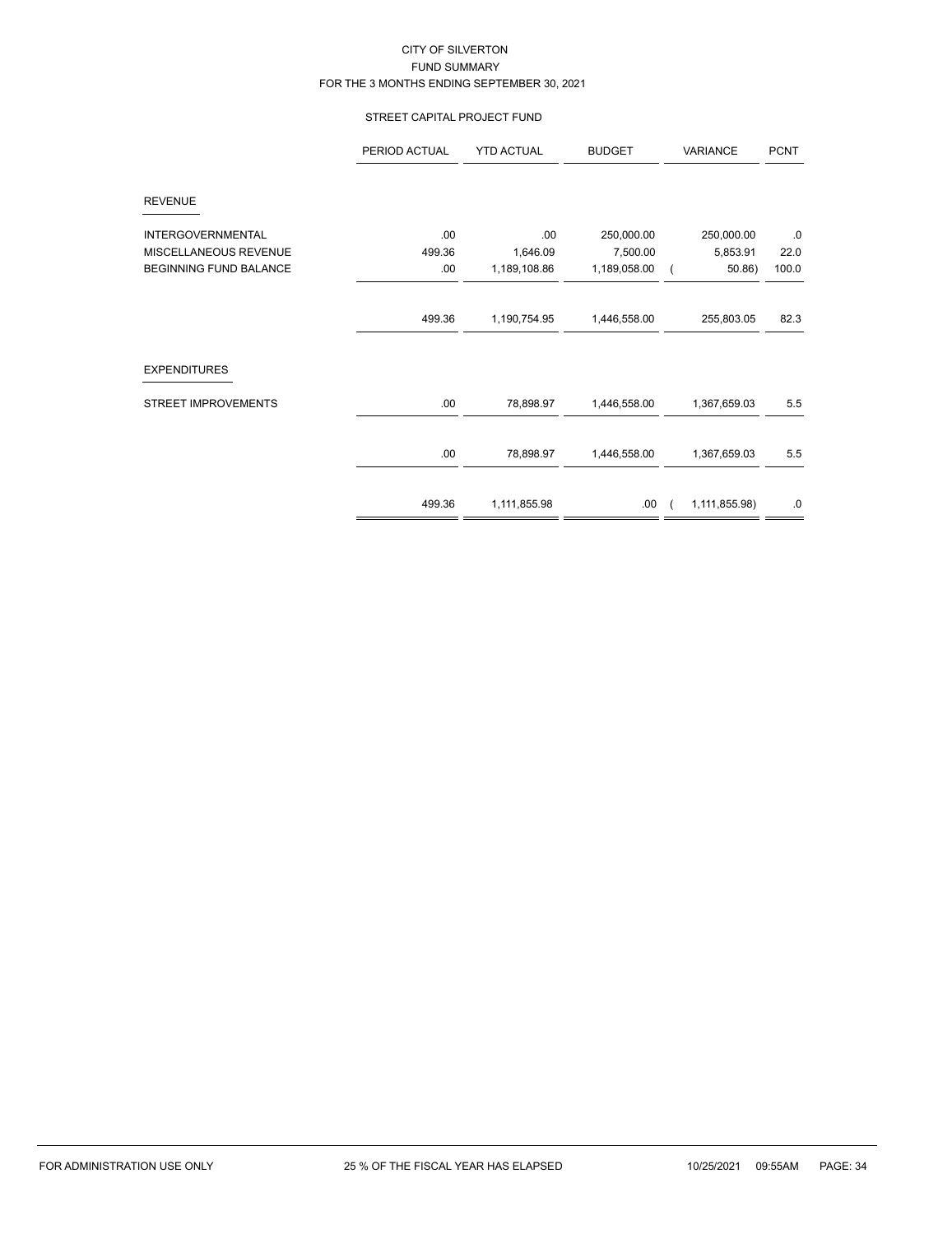## SEWER CAPITAL PROJECT FUND

|                               | PERIOD ACTUAL |             | <b>YTD ACTUAL</b> | <b>BUDGET</b> | VARIANCE      | <b>PCNT</b> |
|-------------------------------|---------------|-------------|-------------------|---------------|---------------|-------------|
| <b>REVENUE</b>                |               |             |                   |               |               |             |
| MISCELLANEOUS REVENUE         |               | 1,390.65    | 4,390.97          | 12,200.00     | 7,809.03      | 36.0        |
| <b>TRANSFERS IN</b>           |               | .00         | .00               | 787,001.00    | 787,001.00    | .0          |
| <b>BEGINNING FUND BALANCE</b> |               | .00         | 3,111,434.21      | 3,107,040.00  | 4,394.21)     | 100.1       |
|                               |               | 1,390.65    | 3,115,825.18      | 3,906,241.00  | 790,415.82    | 79.8        |
| <b>EXPENDITURES</b>           |               |             |                   |               |               |             |
| SEWER IMPROVEMENTS            |               | 65,500.00   | 87,100.00         | 3,906,241.00  | 3,819,141.00  | 2.2         |
|                               |               | 65,500.00   | 87,100.00         | 3,906,241.00  | 3,819,141.00  | 2.2         |
|                               |               | 64, 109.35) | 3,028,725.18      | .00.          | 3,028,725.18) | $.0\,$      |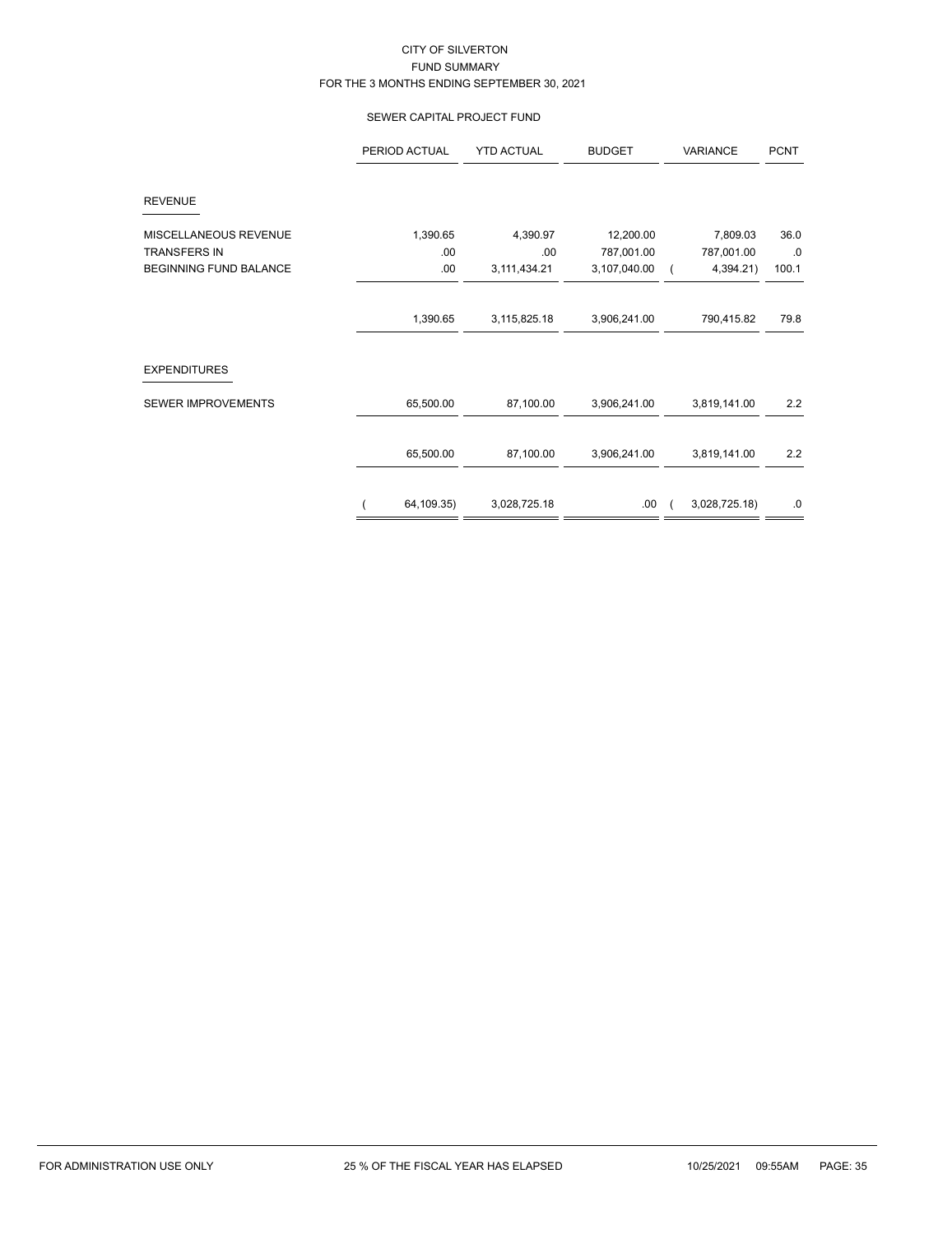## WATER CAPITAL PROJECT FUND

|                               | PERIOD ACTUAL | <b>YTD ACTUAL</b> | <b>BUDGET</b> | VARIANCE     | <b>PCNT</b> |
|-------------------------------|---------------|-------------------|---------------|--------------|-------------|
| <b>REVENUE</b>                |               |                   |               |              |             |
| <b>INTERGOVERNMENTAL</b>      | .00           | .00               | 1,150,000.00  | 1,150,000.00 | .0          |
| MISCELLANEOUS REVENUE         | 345.46        | 1,298.79          | 4,500.00      | 3,201.21     | 28.9        |
| <b>TRANSFERS IN</b>           | .00           | .00               | 2,843,562.00  | 2,843,562.00 | .0          |
| <b>BEGINNING FUND BALANCE</b> | .00.          | 777,585.70        | 1,109,867.00  | 332,281.30   | 70.1        |
|                               | 345.46        | 778,884.49        | 5,107,929.00  | 4,329,044.51 | 15.3        |
| <b>EXPENDITURES</b>           |               |                   |               |              |             |
| WATER IMPROVEMENTS            | 106,325.66    | 106,325.66        | 5,107,929.00  | 5,001,603.34 | 2.1         |
|                               | 106,325.66    | 106,325.66        | 5,107,929.00  | 5,001,603.34 | 2.1         |
|                               | 105,980.20)   | 672,558.83        | .00.          | 672,558.83)  | .0          |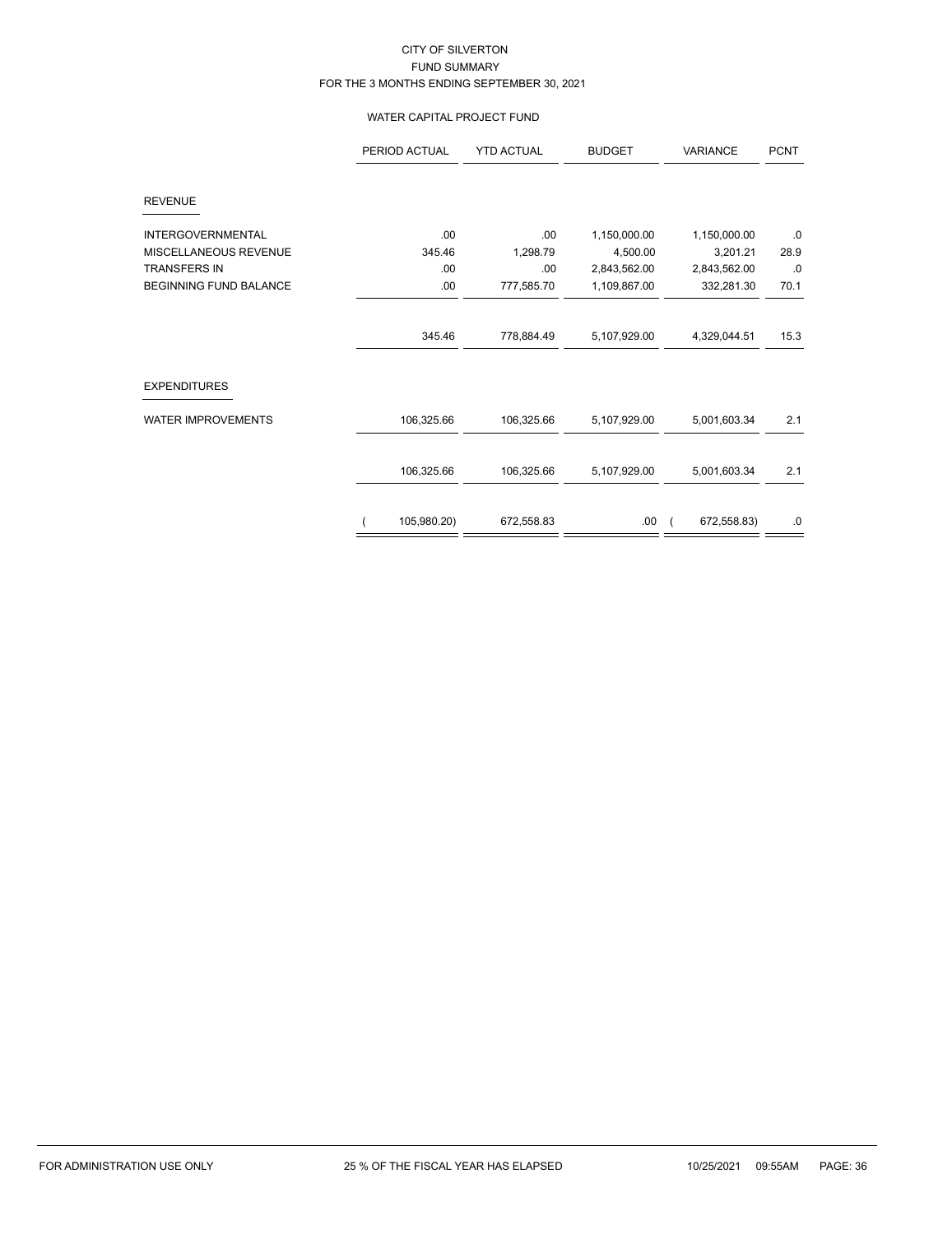# FLEET REPLACEMENT FUND

|                               | PERIOD ACTUAL | <b>YTD ACTUAL</b> | <b>BUDGET</b> | VARIANCE      | <b>PCNT</b> |
|-------------------------------|---------------|-------------------|---------------|---------------|-------------|
| <b>REVENUE</b>                |               |                   |               |               |             |
| MISCELLANEOUS REVENUE         | 909.95        | 2,709.31          | 9,600.00      | 6,890.69      | 28.2        |
| <b>TRANSFERS IN</b>           | .00           | 254,918.00        | 254,918.00    | .00.          | 100.0       |
| <b>BEGINNING FUND BALANCE</b> | .00           | 1,742,339.02      | 1,732,564.00  | 9,775.02)     | 100.6       |
|                               | 909.95        | 1,999,966.33      | 1,997,082.00  | 2,884.33)     | 100.1       |
| <b>EXPENDITURES</b>           |               |                   |               |               |             |
| FLEET REPLACEMENT             | .00           | .00               | 1,997,082.00  | 1,997,082.00  | 0.          |
|                               | .00           | .00               | 1,997,082.00  | 1,997,082.00  | 0.          |
|                               |               |                   |               |               |             |
|                               | 909.95        | 1,999,966.33      | .00           | 1,999,966.33) | .0          |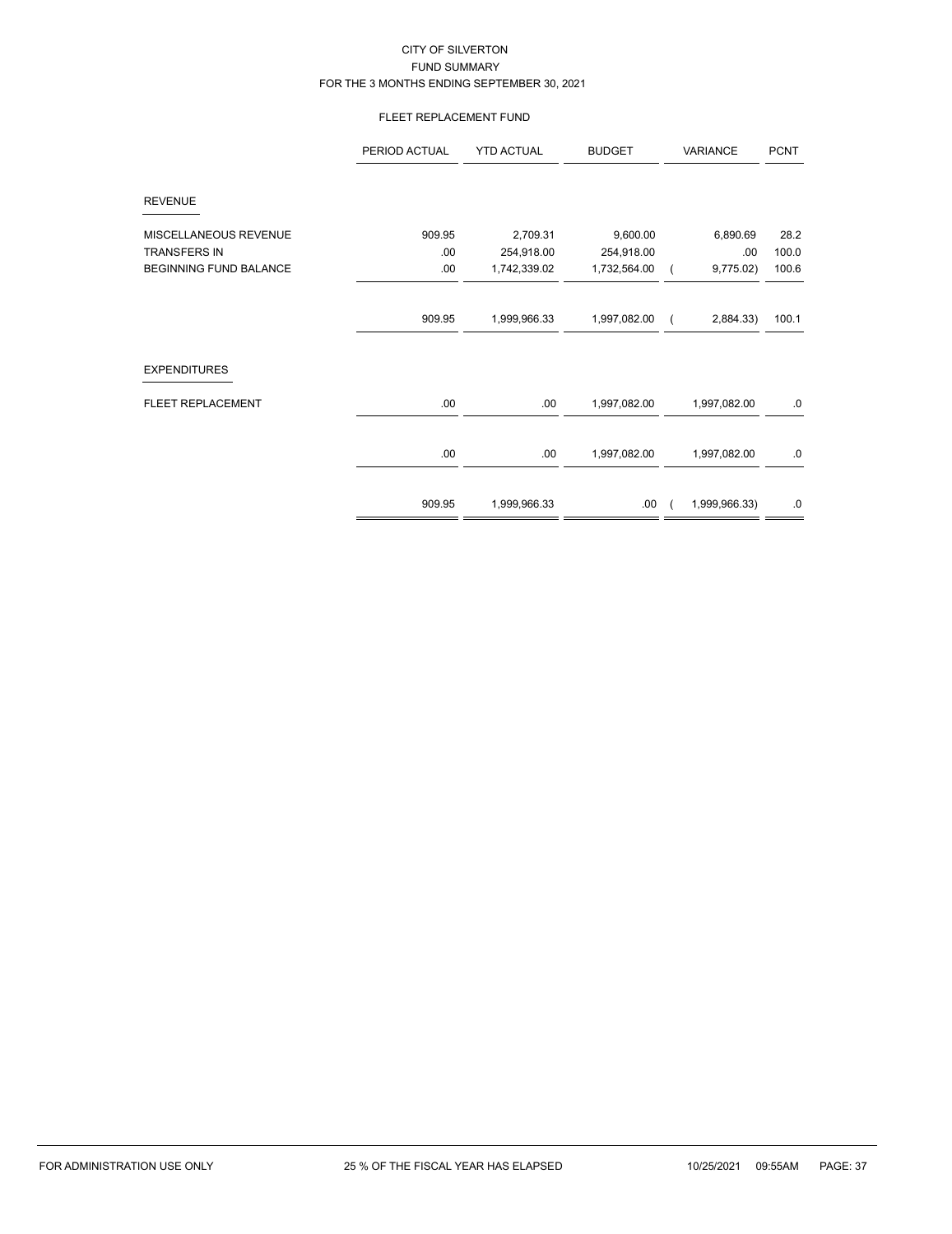### MAJOR EQUIP REPLACEMENT FUND

|                               | PERIOD ACTUAL | <b>YTD ACTUAL</b> | <b>BUDGET</b> | VARIANCE      | <b>PCNT</b> |
|-------------------------------|---------------|-------------------|---------------|---------------|-------------|
| <b>REVENUE</b>                |               |                   |               |               |             |
| MISCELLANEOUS REVENUE         | 587.88        | 1,792.95          | 7,200.00      | 5,407.05      | 24.9        |
| <b>TRANSFERS IN</b>           | .00           | 93,148.00         | 93,148.00     | .00           | 100.0       |
| <b>BEGINNING FUND BALANCE</b> | .00           | 1,204,472.83      | 1,203,485.00  | 987.83)       | 100.1       |
|                               | 587.88        | 1,299,413.78      | 1,303,833.00  | 4,419.22      | 99.7        |
| <b>EXPENDITURES</b>           |               |                   |               |               |             |
| <b>MAJOR EQUIPMENT</b>        | .00           | .00               | 1,303,833.00  | 1,303,833.00  | 0.          |
|                               | .00           | .00               | 1,303,833.00  | 1,303,833.00  | 0.          |
|                               |               |                   |               |               |             |
|                               | 587.88        | 1,299,413.78      | .00           | 1,299,413.78) | .0          |